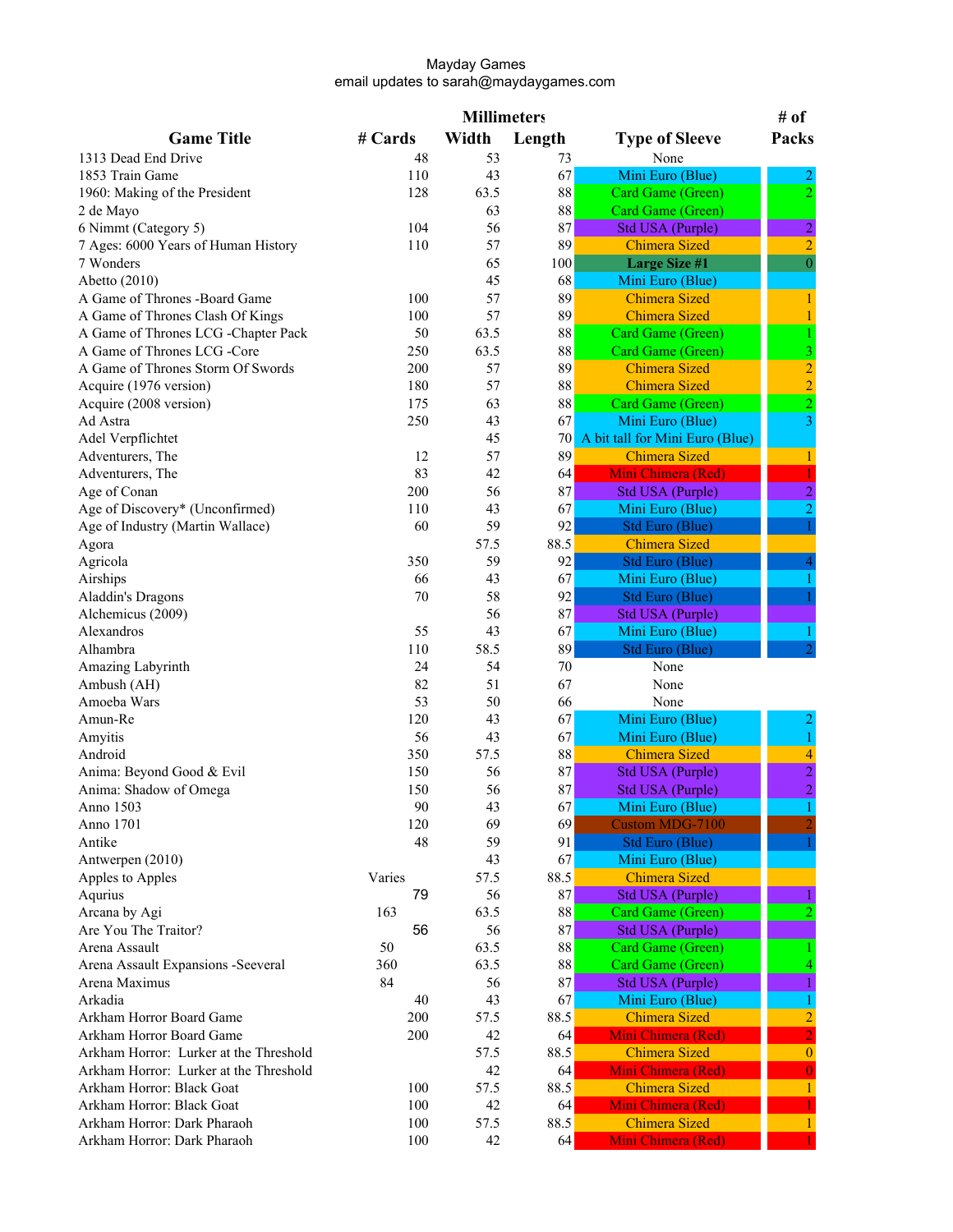|                                               |         | <b>Millimeters</b> |          |                        | # of           |
|-----------------------------------------------|---------|--------------------|----------|------------------------|----------------|
| <b>Game Title</b>                             | # Cards | Width              | Length   | <b>Type of Sleeve</b>  | Packs          |
| Arkham Horror: Dunwich                        | 200     | 57.5               | 88.5     | <b>Chimera Sized</b>   |                |
| Arkham Horror: Dunwich                        | 200     | 42                 | 64       | Mini Chimera (Red)     |                |
| Arkham Horror: Innsmouth                      | 200     | 57.5               | 88.5     | <b>Chimera Sized</b>   | $\overline{2}$ |
| Arkham Horror: Innsmouth                      | 100     | 42                 | 64       | Mini Chimera (Red)     |                |
| Arkham Horror: King In Yellow                 | 100     | 57.5               | 88.5     | <b>Chimera Sized</b>   |                |
| Arkham Horror: King In Yellow                 | 100     | 42                 | 64       | Mini Chimera (Red)     |                |
| Arkham Horror: Kingsport Horror               | 250     | 57.5               | 88.5     | <b>Chimera Sized</b>   |                |
| Arkham Horror: Kingsport Horror               | 150     | 42                 | 64       | Mini Chimera (Red)     |                |
| Around the World in 80 Days                   | 75      | 43                 | 68       | Mini Euro (Blue)       |                |
| Artic Scavanger                               | 144     | 64                 | 89       | Card Game (Green)      |                |
| Ascension CCG by Pro Tour Champions           | 200     | 63.5               | $\bf 88$ | Card Game (Green)      |                |
| Assyria                                       | 55      | 43                 | 68       | Mini Euro (Blue)       |                |
| <b>Atlantic Star</b>                          | 132     | 60                 | 91       | Std Euro (Blue)        |                |
| <b>Atlas And Zeus</b>                         | 50      | 44                 | 68       | Mini Euro (Blue)       |                |
| Aton* (Unconfirmed)                           | 72      | 44                 | 67       | Mini Euro (Blue)       |                |
| Attack!                                       | 108     | 63.5               | 88       | Card Game (Green)      |                |
| Attika                                        | 60      | 44                 | 68       | Mini Euro (Blue)       |                |
| Augsburg 1520                                 | 90      | 43                 | 67       | Mini Euro (Blue)       |                |
| Ave Caesar                                    | 144     | 45                 | 80       | None                   |                |
| Aye, Dark Overlord                            | 200     | 57                 | 89       | <b>Chimera Sized</b>   | 2              |
| Babel                                         | 105     | 59                 | 92       | Std Euro (Blue)        | $\overline{c}$ |
| Back to the Future Card Game                  | 100     | 56                 | 87       | Std USA (Purple)       |                |
| <b>Balloon</b> Cup                            | 50      | 60                 | 92       | Std Euro (Blue)        |                |
| Bang! 4th Ed.                                 | 110     | 56                 | 87       | Std USA (Purple)       | 2              |
| Bang! Dodge City Exp.                         | 66      | 56                 | 87       | Std USA (Purple)       |                |
| Bang! Fist Full of Cards                      | 15      | 56                 | 87       | Std USA (Purple)       |                |
| Bang! High Noon                               | 15      | 56                 | 87       | Std USA (Purple)       |                |
| Bang! The Bullet                              | 207     | 56                 | 87       | Std USA (Purple)       | 3              |
| Bargain Hunter (2010)                         |         | 63                 | 88       | Card Game (Green)      |                |
| Battlecry                                     | 60      | 64                 | 89       | Card Game (Green)      |                |
| Battleground: Fantasy Warfare                 |         | 63                 | 88       | Card Game (Green)      |                |
| <b>Battleline</b>                             | 70      | 64                 | 89       | Card Game (Green)      |                |
| <b>Battlelore Board Game</b>                  | 150     | 59                 | 92       | Std Euro (Blue)        |                |
| Battlelore: Call To Arms                      | 100     | 59                 | 92       | <b>Std Euro (Blue)</b> |                |
| <b>Battlelore: Heroes</b>                     | 50      | 59                 | 92       | Std Euro (Blue)        |                |
| Battlelore: Scottish Wars                     | 50      | 59                 | 92       | Std Euro (Blue)        |                |
| Battlemists: The Stars of Timorran            | 168     | 45                 | 98       | None                   |                |
| Battles of Napoleon: The Eagle and the Lion ( | 120     | 57.5               | 89       | <b>Chimera Sized</b>   |                |
| Battles of the American Revolution - Savannal | 55      | 63                 | $88\,$   | Card Game (Green)      |                |
| Battles of the American Revolution -Pensacola | 71      | 63                 | $88\,$   | Card Game (Green)      |                |
| <b>Battles of Westeros</b>                    |         | 57.5               | 89       | <b>Chimera Sized</b>   |                |
| <b>Battlestar Galactica</b>                   | 150     | 57.5               | 88.5     | <b>Chimera Sized</b>   |                |
| <b>Battlestar Galactica</b>                   | 150     | 41                 | 63       | Mini Chimera (Red)     |                |
| Battlestar Galactica - Pegasus Expansion      | 150     | 57.5               | 88.5     | <b>Chimera Sized</b>   | $\overline{2}$ |
| Battlestar Galactica - Pegasus Expansion      | 150     | 41                 | 63       | Mini Chimera (Red)     | $\overline{2}$ |
| Before the Wind                               | 240     | 43                 | 67       | Mini Euro (Blue)       | 3              |
| Beowulf: The Legend                           | 150     | 59                 | 91       | <b>Std Euro (Blue)</b> |                |
| Betrayal at House on the Hill                 | 80      | 57                 | 107      | None                   |                |
| <b>Black Sheep</b>                            | 150     | 56                 | 87       | Std USA (Purple)       |                |
| <b>Blue Moon</b>                              | 62      | $70\,$             | 120      | Custom MDG-7100        |                |
| <b>Blue Moon City</b>                         | 80      | 59                 | 92       | Std Euro (Blue)        |                |
| Bohnanza                                      | 161     | 56                 | 87       | Std USA (Purple)       |                |
| Bohnanza -Fan Edition                         | 110     | 56                 | 87       | Std USA (Purple)       | 2              |
| Boomerang (2010)                              | 54      | 59                 | 92       | Std Euro (Blue)        |                |
| Boomtown                                      | 60      | 64                 | 103      | None                   |                |
| <b>Brass</b>                                  |         | 56                 | 87       | Std USA (Purple)       |                |
| Brawl                                         |         | 57.5               | 88.5     | <b>Chimera Sized</b>   |                |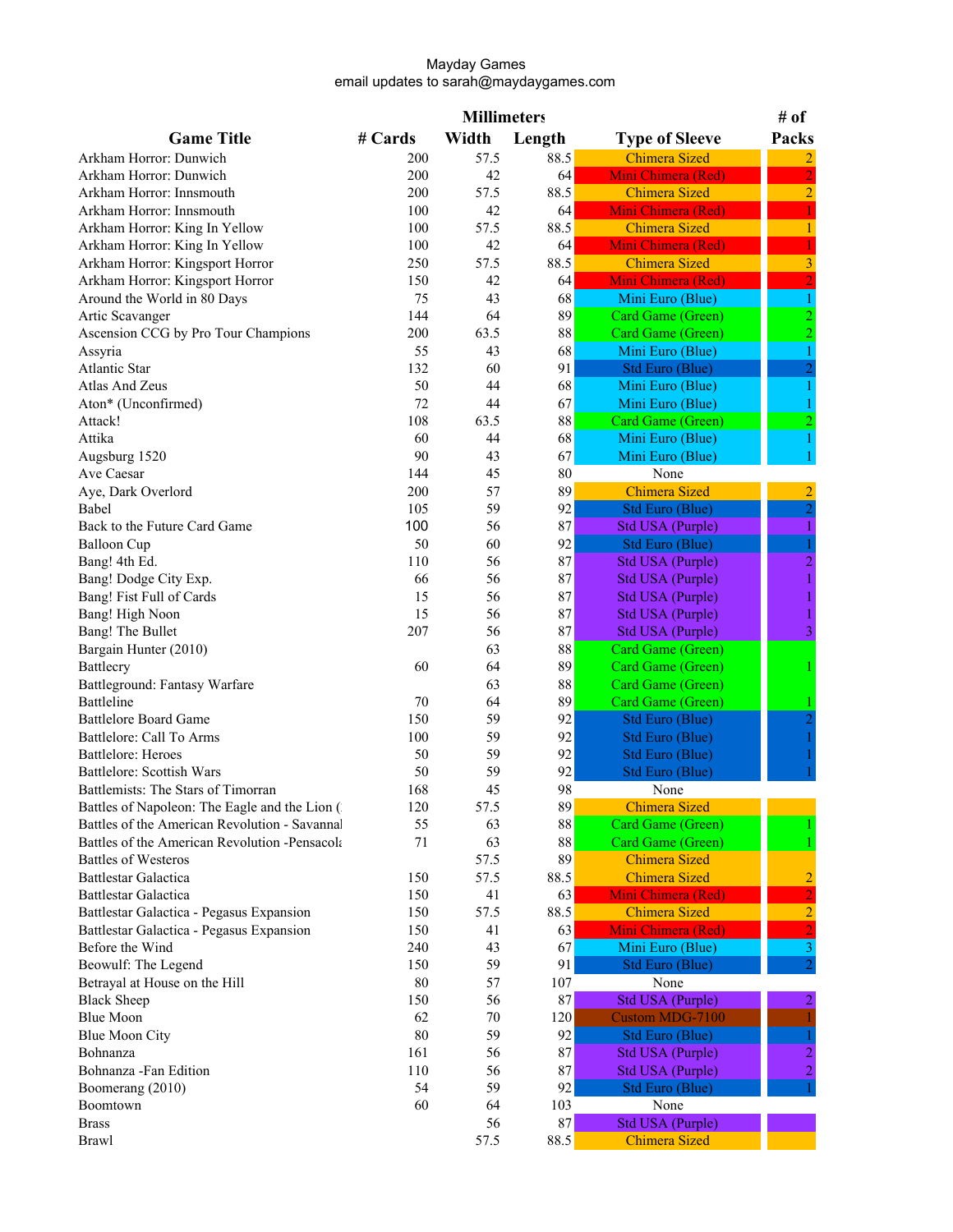|                                                 |            | <b>Millimeters</b> |          |                                          | # of           |
|-------------------------------------------------|------------|--------------------|----------|------------------------------------------|----------------|
| <b>Game Title</b>                               | # Cards    | Width              | Length   | <b>Type of Sleeve</b>                    | Packs          |
| Bridge Cards (Narrower than Poker)              | 52         | 56                 | 88       | Std USA (Purple)                         |                |
| Buffy the Vampire Slayer: The Game (US)         | 84         | 53                 | 73       | None                                     |                |
| <b>Bugs (2010)</b>                              |            | 63.5               | $\bf 88$ | Card Game (Green)                        |                |
| <b>Burn Rate</b>                                |            | 65                 | 90       | Card Game (Green) -Long                  |                |
| Ca\$h n' Gun\$ (Cash and Guns)                  |            | 56                 | 87       | <b>Std USA (Purple)</b>                  |                |
| Cabo (Slugfest)                                 | 52         | 63.5               | $88\,$   | Card Game (Green)                        |                |
| Caesar & Cleopatra                              | 135        | 47                 | 104      | None                                     |                |
| Call of Cthulhu CCG                             |            | 63                 | 88       | Card Game (Green)                        |                |
| Call of Cthulhu LCG                             | 50         | 63.5               | 88       | Card Game (Green)                        |                |
| Call of Cthulhu LCG -Asylum Pack                | 50         | 63.5               | 88       | Card Game (Green)                        |                |
| Call of Cthulhu LCG -Core Set                   | 200        | 63.5               | 88       | Card Game (Green)                        |                |
| <b>Camelot Legends</b>                          | 100        | 63                 | 88       | Card Game (Green)                        |                |
| Castle for All Seasons                          | 42         | 59                 | 91       | <b>Std Euro (Blue)</b>                   |                |
| Castle Merchants                                |            | 59                 | 91       | Std Euro (Blue)                          |                |
| Castle Panic                                    | 54         | 58                 | 88       | Std Euro (Blue)                          |                |
| Catacombs                                       |            | 63.5               | 88       | Card Game (Green)                        |                |
| Catan Card Game + Expansion                     | 355        | 69                 | 69       | Custom MDG-7100 -Trim                    |                |
| Cave Troll                                      | 110        | 41                 | 63       | Mini USA (Yellow)                        | $\overline{2}$ |
| Chaos In The Old World                          | 100        | 57                 | 89       | <b>Chimera Sized</b>                     |                |
| Chaos In The Old World                          | 100        | 41                 | 63       | Mini Chimera (Red)                       |                |
| Chaos Marauders                                 | 150        | 56                 | 87       | Std USA (Purple)                         |                |
| Chez Geek                                       | <b>VAR</b> | 57                 | 89       | <b>Chimera Sized</b>                     | ######         |
| China                                           | 62         | 56                 | 87       | Std USA (Purple)                         |                |
| Chinatown (New Filosofia Ed)                    | 169        | 43                 | 67       | Mini Euro (Blue)                         |                |
| <b>Chrononauts Card Game</b>                    | 128        | 56                 | 87       | Std USA (Purple)                         | $\overline{2}$ |
| Circus Flohcati                                 | 89         | 56                 | 87       |                                          |                |
| Citadels                                        | 150        | 57.5               | 88.5     | Std USA (Purple)<br><b>Chimera Sized</b> | $\overline{2}$ |
|                                                 | 80         | 59                 | 79       |                                          |                |
| Civilization (1982 Ver)                         | 110        | 56                 | 87       | <b>Std Euro (Blue)</b>                   | 2              |
| Cleopatra and the Society of Architects<br>Clue | 21         | 56                 | 89       | Std USA (Purple)<br><b>Chimera Sized</b> |                |
|                                                 |            | 56                 | 87       |                                          |                |
| Clue - The Simpsons Version                     |            |                    |          | Std USA (Purple)                         |                |
| Clue -1st Edition 1949 Classic Reproduction     | 21         | 56                 | 89       | <b>Chimera Sized</b>                     |                |
| Cocotaki                                        | 112        | 56                 | 87       | Std USA (Purple)                         | 2              |
| Code 777 (2010)                                 |            | 56                 | 87       | Std USA (Purple)                         |                |
| Cold War: CIA Vs. KGB                           | 50         | 63.5               | 88       | Card Game (Green)                        |                |
| Coloretto                                       | 88         | 56                 | 87       | Std USA (Purple)                         |                |
| Colossal Arena                                  | 200        | 57                 | 88.5     | <b>Chimera Sized</b>                     | 2              |
| Combat Commander: Europe                        | 220        | 63                 | $\bf 88$ | Card Game (Green)                        |                |
| Combat Commander: Mediterranean                 | 220        | 63                 | $\bf 88$ | Card Game (Green)                        |                |
| Combat Commander: Pacific                       | 220        | 63                 | $\bf 88$ | Card Game (Green)                        |                |
| Commands & Colors Ancients Exp #5 (Epic)        | 100        | 63                 | $\bf 88$ | Card Game (Green)                        |                |
| Commands & Colors: Ancients                     | 60         | 63                 | $\bf 88$ | Card Game (Green)                        |                |
| Condottiere                                     | 200        | 57.5               | 88.5     | <b>Chimera Sized</b>                     |                |
| Conflict of Heroes: Awakening the Bear Russi    | 55         | 57                 | 88       | <b>Chimera Sized</b>                     |                |
| Conflict of Heroes: Storms of Steel             | 75         | 63                 | 88       | <b>Card Game (Green)</b>                 |                |
| Conquest of Paradise                            | 27         | 63                 | $88\,$   | Card Game (Green)                        |                |
| Conquest of Planet Earth                        | 200        | 63                 | $\bf 88$ | Card Game (Green)                        |                |
| Conquest of the Empire                          | 84         | 63                 | 88       | Card Game (Green)                        |                |
| Container                                       | 130        | 48                 | 67       | None                                     |                |
| Corunea                                         |            | 63                 | 88       | Card Game (Green)                        |                |
| Cosmic Encounter                                | 200        | 57.5               | 88.5     | <b>Chimera Sized</b>                     |                |
| Cowboys: The Way of the Gun                     | 55         | 56                 | 87       | <b>Std USA (Purple)</b>                  |                |
| Cuba                                            | 24         | 43                 | 67       | Mini Euro (Blue)                         |                |
| Cuba                                            | 40         | 59                 | 91       | Std Euro (Blue)                          |                |
| Cuba: El Presidente Exp.                        | 8          | 43                 | 67       | Mini Euro (Blue)                         |                |
| Cuba: El Presidente Exp.                        | 14         | 59                 | 91       | Std Euro (Blue)                          |                |
| Cutthroat Caverns + Deeper                      | 94         | 63                 | 88       | Card Game (Green)                        |                |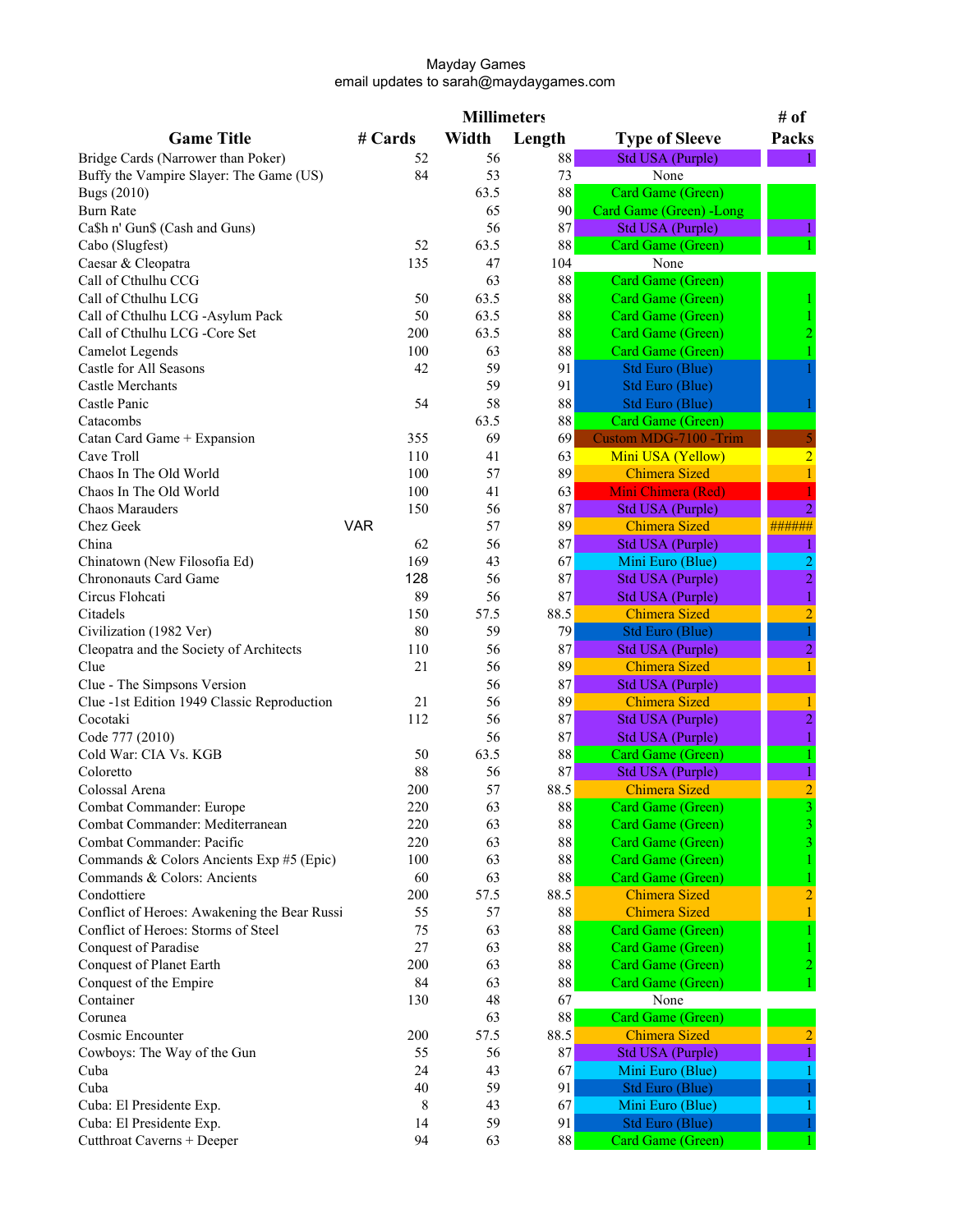|                                                    |         | <b>Millimeters</b> |          |                         | # of                                       |
|----------------------------------------------------|---------|--------------------|----------|-------------------------|--------------------------------------------|
| <b>Game Title</b>                                  | # Cards | Width              | Length   | <b>Type of Sleeve</b>   | Packs                                      |
| D-Day at Omaha Beach                               | 55      | 58                 | $\bf 88$ | <b>Chimera Sized</b>    |                                            |
| Dalmuti                                            | 80      | 56                 | 87       | <b>Std USA (Purple)</b> |                                            |
| David & Goliath                                    | 90      | 72                 | 87       | None                    |                                            |
| Deadlands: Doomtown                                |         | 63                 | 88       | Card Game (Green)       |                                            |
| Deadlands: The Battle for Slaughter Gulch          | 95      | 63                 | 88       | Card Game (Green)       |                                            |
| Deadlands: The Battle for Slaughter Gulch          | 95      | 42                 | 63       | Mini Chimera (Red)      |                                            |
| Death Note Investigation Card Game (2009)          | 120     |                    |          | <b>Chimera Sized</b>    |                                            |
| Defenders Of The Realm                             | 176     | 63                 | 88       | Card Game (Green)       | $\overline{c}$                             |
| Defenders Of The Realm                             | 14      | 41                 | 62       | Mini Chimera (Red)      |                                            |
| Democrazy                                          | 104     | 56                 | 87       | <b>Std USA (Purple)</b> | $\overline{2}$                             |
| Der Herr der Ringe: Die Gefährten, Das Kartenspiel |         | 59                 | 91       | <b>Std Euro (Blue)</b>  |                                            |
| Der Herr der Ringe: Die Zwei Türme                 |         | 59                 | 92       | Std Euro (Blue)         |                                            |
| Descent - Alter of Despair                         | 150     | 57.5               | 88.5     | <b>Chimera Sized</b>    |                                            |
| Descent - Road to Legend                           | 250     | 57.5               | 88.5     | <b>Chimera Sized</b>    |                                            |
| Descent - Tomb Of Ice                              | 150     | 57.5               | 88.5     | <b>Chimera Sized</b>    | $\begin{array}{c} 2 \\ 3 \\ 2 \end{array}$ |
| Descent - Well Of Darkness                         | 150     | 57.5               | 88.5     | <b>Chimera Sized</b>    |                                            |
| Descent Journeys In The Dark                       | 200     | 57.5               | 88.5     | <b>Chimera Sized</b>    | $\overline{2}$                             |
| Dice Town                                          |         | 59                 | 91       | Std Euro (Blue)         |                                            |
| Die Macher                                         | 399     | 48                 | 67       | None                    |                                            |
| Die Macher (Valley Games)                          | 299     | 45                 | 67       |                         |                                            |
| Die Säulen von Venedig                             | 31      | 59                 | 91       | <b>Std Euro (Blue)</b>  |                                            |
| Die Weinhändler                                    | 63      | 43                 | 67       | Mini Euro (Blue)        |                                            |
| Dingo                                              |         | 56                 | 87       | Std USA (Purple)        |                                            |
| Dixit                                              |         | 80                 | 120      | <b>Large Size #3</b>    |                                            |
| Doge                                               | 42      | 44                 | 67       | Mini Euro (Blue)        |                                            |
| Dominion                                           | 470     | 59                 | 92       | Std Euro (Blue)         |                                            |
| Dominion Alchemy Expansion                         | 130     | 59                 | 92       | Std Euro (Blue)         |                                            |
| Dominion Intrigue                                  | 470     | 59                 | 92       | Std Euro (Blue)         |                                            |
| Dominion Seaside Expansion                         | 250     | 59                 | 92       | Std Euro (Blue)         | $\begin{array}{c} 2 \\ 5 \\ 3 \end{array}$ |
| Dominion Prosperity Expansion                      | 300     | 59                 | 92       | Std Euro (Blue)         | $\overline{3}$                             |
| Doom Board Game                                    | 100     | 57                 | 88       | <b>Chimera Sized</b>    | 1                                          |
| Doom Board Game Exp                                | 100     | 57                 | 88       | <b>Chimera Sized</b>    |                                            |
| Down in Flames - Aces High                         | 220     | 63                 | 88       | Card Game (Green)       |                                            |
| Down in Flames - Guns Blazing                      | 220     | 63                 | $88\,$   | Card Game (Green)       | 3                                          |
| Down With The King                                 | 180     | 51                 | 68       | None                    |                                            |
| Downfall of Pompeii                                | 62      | 56                 | 87       | Std USA (Purple)        |                                            |
| Dr. Jekyll & Mr Hyde                               | 28      | 59                 | 92       | Std Euro (Blue)         |                                            |
| Dragon Delta                                       | 78      | 50                 | $80\,$   | None                    |                                            |
| Dragon Parade                                      | 36      | 56                 | $\bf 87$ | Std USA (Purple)        |                                            |
| Dragon's Gold                                      | 60      | 56                 | 87       | Std USA (Purple)        |                                            |
| Dragonlance the Boardgame                          | 36      | 58                 | 90       | Std Euro (Blue)         |                                            |
| Dragonmaster                                       | 43      | 74                 | 115      | Large Size #3           |                                            |
| Drunter und Drüber                                 | 38      | 44                 | 65       | Mini Euro (Blue)        |                                            |
| Duck Duck Go                                       | 54      | 63                 | $88\,$   | Card Game (Green)       |                                            |
| Duck Duck Safari                                   | 66      | 63                 | $\bf 88$ | Card Game (Green)       |                                            |
| Duel In the Dark                                   | 53      | 59                 | 92       | <b>Std Euro (Blue)</b>  |                                            |
| Duel in the Dark - Baby Blitz                      | 24      | 58                 | 120      | Custom MDG-7100 (Wide)  |                                            |
| Duel in the Dark - Baby Blitz                      | 64      | 59                 | 90       | Std Euro (Blue)         |                                            |
| Duel Of The Ages                                   | 606     | 63                 | 89       | Card Game (Green)       |                                            |
| Dungeon - Steve Jackson Games                      |         | 87                 | 112      | None                    |                                            |
| Dungeon Twister                                    | 32      | 43                 | 67       | Mini Euro (Blue)        |                                            |
| Dungeoneer                                         | 110     | 63                 | 89       | Card Game (Green)       |                                            |
| Dungeoneer: Vault of the Fiends                    |         | 63                 | $\bf 88$ | Card Game (Green)       |                                            |
| Dust                                               | 50      | 56                 | 87       | Std USA (Purple)        |                                            |
| Dwarven Dig                                        | 40      | 63                 | $88\,$   | Card Game (Green)       |                                            |
| Dynasties                                          | 48      | 50                 | 90       | None                    |                                            |
| Eco Fluxx                                          | 100     |                    | 87       |                         |                                            |
|                                                    |         | 56                 |          | Std USA (Purple)        |                                            |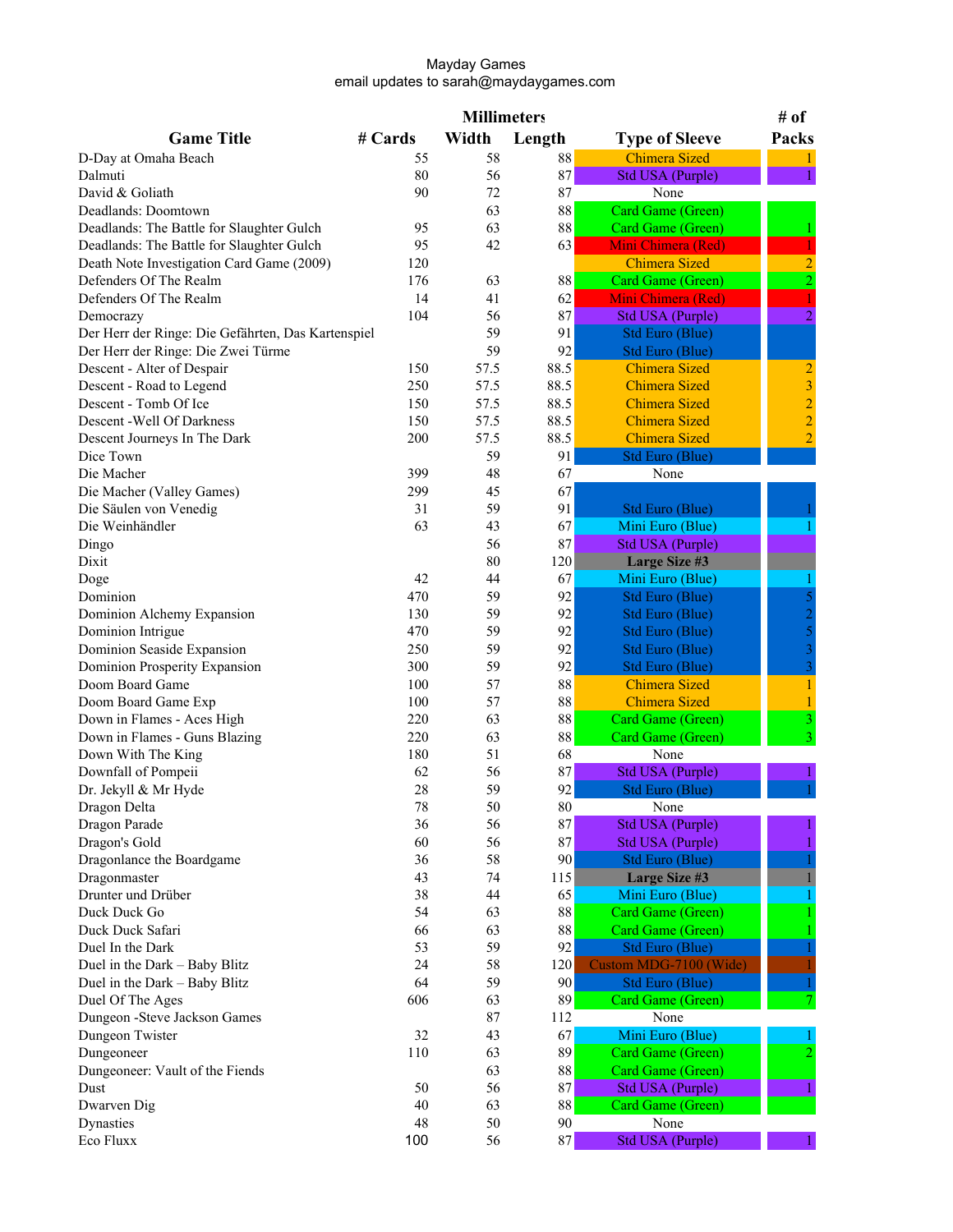| Width<br><b>Game Title</b><br># Cards<br>Length<br>Packs<br><b>Type of Sleeve</b><br><b>Std Euro (Blue)</b><br>59<br>91<br>Edel, Stein & Reich<br>80<br>65<br>45<br>67<br>Mini Euro (Blue)<br>El Grande<br>67<br>65<br>Mini Euro (Blue)<br>El Grande Decentennial<br>45<br>92<br>165<br>59<br>El Grande Decentennial<br>Std Euro (Blue)<br>92<br>32<br>59<br>El Grande Decentennial Exp. NOT BASE GA<br>Std Euro (Blue)<br>95<br>57<br>88<br><b>Chimera Sized</b><br>Elfenland<br>1<br>Emerald<br>60<br>67<br>Mini Euro (Blue)<br>43<br>$\overline{c}$<br>Empire Builder (2002 Edition)<br>168<br>57<br>88<br><b>Chimera Sized</b><br>Card Game (Green)<br>Empire Of The Sun<br>165<br>63<br>88<br>2<br>85<br>$\bf 88$<br>En Guarde (Slugfest)<br>Card Game (Green)<br>63<br>48<br>67<br>Mini Euro (Blue)<br>Endeavor<br>43<br>67<br>Era of Inventions (2010)<br>43<br>Mini Euro (Blue)<br>Euphrates & Tigris Card Game<br>193<br>67<br>44<br>Mini Euro (Blue)<br>$\overline{c}$<br>$\overline{2}$<br>Eurorails (1990 Edition)<br>164<br>87<br>56<br><b>Std USA (Purple)</b><br>86<br><b>Expedition by Queen Games</b><br>55<br>Std USA (Purple)<br>$\bf 88$<br>52<br>63<br>Face Cards (Poker NOT Bridge)<br>Card Game (Green)<br>100<br>88<br>63<br><b>Chimera Sized</b><br>Fairy Tale (Zman)<br>100<br>87<br>Std USA (Purple)<br>Family Fluxx Card Game<br>56<br>87<br><b>Fantasy Business</b><br>75<br>56<br><b>Std USA (Purple)</b><br>55<br>Large Size #3 -Trim<br>Felix: The Cat in the Sack<br>79<br>109<br>Fightball<br>330<br>63<br>88<br>Card Game (Green)<br>$\bf 88$<br><b>Fishing For Terrorists (Slugfest)</b><br>88<br>63<br>Card Game (Green)<br>87<br>Fist of Dragonstones<br>36<br>56<br><b>Std USA (Purple)</b><br>Flaschenteufel<br>40<br>59<br>91<br><b>Std Euro (Blue)</b><br>52<br>63<br>88<br>Card Game (Green)<br>Florenzia $(2010)$ (sp?)<br>100<br>87<br>Fluxx Card Game<br>56<br><b>Std USA (Purple)</b><br>For Sale (Fred Edition)<br>60<br>63.5<br>88<br>Card Game (Green)<br>For Sale (Uberplay 2005 Ed)<br>60<br>58<br>90<br><b>Std Euro (Blue)</b><br>63<br>$\bf 88$<br>Card Game (Green)<br>For the People<br>Forbidden Island<br>58<br>$\bf 88$<br>63<br>Card Game (Green)<br>21<br>Mini Chimera (Red)<br>Forlorn: Hope<br>41<br>64<br>87<br>Frank's Zoo<br>56<br><b>Std USA (Purple)</b><br>87<br>Freeloader<br>56<br>Std USA (Purple)<br>60<br>57.5<br>88<br><b>Chimera Sized</b><br>Freeze (2010)<br>57.5<br>$88\,$<br>$\overline{c}$<br>168<br><b>Chimera Sized</b><br>Frenzy<br>Frontline D-Day<br>63<br>$\bf 88$<br>Card Game (Green)<br>$\overline{2}$<br>165<br>59<br>91<br><b>Std Euro (Blue)</b><br>Fruit Fair<br>64<br>79<br>99<br>50<br>Funkenschlag<br>None<br>$88\,$<br>57.5<br>Fury of Dracula<br>250<br><b>Chimera Sized</b><br>Galaxy Trucker<br>60<br>86<br>Std USA (Purple)<br>55<br>87<br>56<br>Galaxy Trucker<br>100<br>Std USA (Purple)<br>Game of Thrones CCG<br>63<br>$88\,$<br>Card Game (Green)<br>Game of Thrones: Clash Of Kings<br>100<br>56<br>87<br><b>Std USA (Purple)</b><br>87<br>Game of Thrones: Storm Of Swords<br>200<br>56<br><b>Std USA (Purple)</b><br>90<br>Gang of Four<br>65<br>66<br>Std Euro (Blue)<br>120<br>54.5<br>83.5<br>Gates of Loyang<br>None<br>96<br>63.5<br>$\bf 88$<br>Gem Dealer<br>Card Game (Green)<br>$88\,$<br>Get Bit<br>43<br>63<br>Card Game (Green)<br>56<br>87<br><b>Ghost Stories</b><br>Std USA (Purple)<br>40<br>45<br>Giganten<br>70<br>A bit tall for Mini Euro (Blue)<br>Give Me The Brain<br>100<br>56<br>87<br><b>Std USA (Purple)</b><br>120<br>44<br>Goa<br>68<br>Mini Euro (Blue)<br>$\overline{2}$<br>67<br>Great Space Race<br>186<br>44.5<br>Mini Euro (Blue)<br>Great Wall Of China<br>100<br>89<br><b>Chimera Sized</b><br>57<br>1<br>57<br>89<br><b>Chimera Sized</b><br>$\overline{c}$<br>Greyhawk Wars<br>153<br>Guillotine<br>110<br>88<br>63<br>Card Game (Green)<br>2<br>Gunslinger (AH)<br>236<br>51<br>67<br>None |  | <b>Millimeters</b> |  | # of |
|--------------------------------------------------------------------------------------------------------------------------------------------------------------------------------------------------------------------------------------------------------------------------------------------------------------------------------------------------------------------------------------------------------------------------------------------------------------------------------------------------------------------------------------------------------------------------------------------------------------------------------------------------------------------------------------------------------------------------------------------------------------------------------------------------------------------------------------------------------------------------------------------------------------------------------------------------------------------------------------------------------------------------------------------------------------------------------------------------------------------------------------------------------------------------------------------------------------------------------------------------------------------------------------------------------------------------------------------------------------------------------------------------------------------------------------------------------------------------------------------------------------------------------------------------------------------------------------------------------------------------------------------------------------------------------------------------------------------------------------------------------------------------------------------------------------------------------------------------------------------------------------------------------------------------------------------------------------------------------------------------------------------------------------------------------------------------------------------------------------------------------------------------------------------------------------------------------------------------------------------------------------------------------------------------------------------------------------------------------------------------------------------------------------------------------------------------------------------------------------------------------------------------------------------------------------------------------------------------------------------------------------------------------------------------------------------------------------------------------------------------------------------------------------------------------------------------------------------------------------------------------------------------------------------------------------------------------------------------------------------------------------------------------------------------------------------------------------------------------------------------------------------------------------------------------------------------------------------------------------------------------------------------------------------------------------------------------------------------------------------------------------------------------------------------------------------------------------------------------------------------------------------------------------------------------------------------------------------------------------------------------------------------------------------------------------------------------------------------------------------------------------------------------------------------------------------------------------------------------------------------------------------------------------------------------------------------|--|--------------------|--|------|
|                                                                                                                                                                                                                                                                                                                                                                                                                                                                                                                                                                                                                                                                                                                                                                                                                                                                                                                                                                                                                                                                                                                                                                                                                                                                                                                                                                                                                                                                                                                                                                                                                                                                                                                                                                                                                                                                                                                                                                                                                                                                                                                                                                                                                                                                                                                                                                                                                                                                                                                                                                                                                                                                                                                                                                                                                                                                                                                                                                                                                                                                                                                                                                                                                                                                                                                                                                                                                                                                                                                                                                                                                                                                                                                                                                                                                                                                                                                                                  |  |                    |  |      |
|                                                                                                                                                                                                                                                                                                                                                                                                                                                                                                                                                                                                                                                                                                                                                                                                                                                                                                                                                                                                                                                                                                                                                                                                                                                                                                                                                                                                                                                                                                                                                                                                                                                                                                                                                                                                                                                                                                                                                                                                                                                                                                                                                                                                                                                                                                                                                                                                                                                                                                                                                                                                                                                                                                                                                                                                                                                                                                                                                                                                                                                                                                                                                                                                                                                                                                                                                                                                                                                                                                                                                                                                                                                                                                                                                                                                                                                                                                                                                  |  |                    |  |      |
|                                                                                                                                                                                                                                                                                                                                                                                                                                                                                                                                                                                                                                                                                                                                                                                                                                                                                                                                                                                                                                                                                                                                                                                                                                                                                                                                                                                                                                                                                                                                                                                                                                                                                                                                                                                                                                                                                                                                                                                                                                                                                                                                                                                                                                                                                                                                                                                                                                                                                                                                                                                                                                                                                                                                                                                                                                                                                                                                                                                                                                                                                                                                                                                                                                                                                                                                                                                                                                                                                                                                                                                                                                                                                                                                                                                                                                                                                                                                                  |  |                    |  |      |
|                                                                                                                                                                                                                                                                                                                                                                                                                                                                                                                                                                                                                                                                                                                                                                                                                                                                                                                                                                                                                                                                                                                                                                                                                                                                                                                                                                                                                                                                                                                                                                                                                                                                                                                                                                                                                                                                                                                                                                                                                                                                                                                                                                                                                                                                                                                                                                                                                                                                                                                                                                                                                                                                                                                                                                                                                                                                                                                                                                                                                                                                                                                                                                                                                                                                                                                                                                                                                                                                                                                                                                                                                                                                                                                                                                                                                                                                                                                                                  |  |                    |  |      |
|                                                                                                                                                                                                                                                                                                                                                                                                                                                                                                                                                                                                                                                                                                                                                                                                                                                                                                                                                                                                                                                                                                                                                                                                                                                                                                                                                                                                                                                                                                                                                                                                                                                                                                                                                                                                                                                                                                                                                                                                                                                                                                                                                                                                                                                                                                                                                                                                                                                                                                                                                                                                                                                                                                                                                                                                                                                                                                                                                                                                                                                                                                                                                                                                                                                                                                                                                                                                                                                                                                                                                                                                                                                                                                                                                                                                                                                                                                                                                  |  |                    |  |      |
|                                                                                                                                                                                                                                                                                                                                                                                                                                                                                                                                                                                                                                                                                                                                                                                                                                                                                                                                                                                                                                                                                                                                                                                                                                                                                                                                                                                                                                                                                                                                                                                                                                                                                                                                                                                                                                                                                                                                                                                                                                                                                                                                                                                                                                                                                                                                                                                                                                                                                                                                                                                                                                                                                                                                                                                                                                                                                                                                                                                                                                                                                                                                                                                                                                                                                                                                                                                                                                                                                                                                                                                                                                                                                                                                                                                                                                                                                                                                                  |  |                    |  |      |
|                                                                                                                                                                                                                                                                                                                                                                                                                                                                                                                                                                                                                                                                                                                                                                                                                                                                                                                                                                                                                                                                                                                                                                                                                                                                                                                                                                                                                                                                                                                                                                                                                                                                                                                                                                                                                                                                                                                                                                                                                                                                                                                                                                                                                                                                                                                                                                                                                                                                                                                                                                                                                                                                                                                                                                                                                                                                                                                                                                                                                                                                                                                                                                                                                                                                                                                                                                                                                                                                                                                                                                                                                                                                                                                                                                                                                                                                                                                                                  |  |                    |  |      |
|                                                                                                                                                                                                                                                                                                                                                                                                                                                                                                                                                                                                                                                                                                                                                                                                                                                                                                                                                                                                                                                                                                                                                                                                                                                                                                                                                                                                                                                                                                                                                                                                                                                                                                                                                                                                                                                                                                                                                                                                                                                                                                                                                                                                                                                                                                                                                                                                                                                                                                                                                                                                                                                                                                                                                                                                                                                                                                                                                                                                                                                                                                                                                                                                                                                                                                                                                                                                                                                                                                                                                                                                                                                                                                                                                                                                                                                                                                                                                  |  |                    |  |      |
|                                                                                                                                                                                                                                                                                                                                                                                                                                                                                                                                                                                                                                                                                                                                                                                                                                                                                                                                                                                                                                                                                                                                                                                                                                                                                                                                                                                                                                                                                                                                                                                                                                                                                                                                                                                                                                                                                                                                                                                                                                                                                                                                                                                                                                                                                                                                                                                                                                                                                                                                                                                                                                                                                                                                                                                                                                                                                                                                                                                                                                                                                                                                                                                                                                                                                                                                                                                                                                                                                                                                                                                                                                                                                                                                                                                                                                                                                                                                                  |  |                    |  |      |
|                                                                                                                                                                                                                                                                                                                                                                                                                                                                                                                                                                                                                                                                                                                                                                                                                                                                                                                                                                                                                                                                                                                                                                                                                                                                                                                                                                                                                                                                                                                                                                                                                                                                                                                                                                                                                                                                                                                                                                                                                                                                                                                                                                                                                                                                                                                                                                                                                                                                                                                                                                                                                                                                                                                                                                                                                                                                                                                                                                                                                                                                                                                                                                                                                                                                                                                                                                                                                                                                                                                                                                                                                                                                                                                                                                                                                                                                                                                                                  |  |                    |  |      |
|                                                                                                                                                                                                                                                                                                                                                                                                                                                                                                                                                                                                                                                                                                                                                                                                                                                                                                                                                                                                                                                                                                                                                                                                                                                                                                                                                                                                                                                                                                                                                                                                                                                                                                                                                                                                                                                                                                                                                                                                                                                                                                                                                                                                                                                                                                                                                                                                                                                                                                                                                                                                                                                                                                                                                                                                                                                                                                                                                                                                                                                                                                                                                                                                                                                                                                                                                                                                                                                                                                                                                                                                                                                                                                                                                                                                                                                                                                                                                  |  |                    |  |      |
|                                                                                                                                                                                                                                                                                                                                                                                                                                                                                                                                                                                                                                                                                                                                                                                                                                                                                                                                                                                                                                                                                                                                                                                                                                                                                                                                                                                                                                                                                                                                                                                                                                                                                                                                                                                                                                                                                                                                                                                                                                                                                                                                                                                                                                                                                                                                                                                                                                                                                                                                                                                                                                                                                                                                                                                                                                                                                                                                                                                                                                                                                                                                                                                                                                                                                                                                                                                                                                                                                                                                                                                                                                                                                                                                                                                                                                                                                                                                                  |  |                    |  |      |
|                                                                                                                                                                                                                                                                                                                                                                                                                                                                                                                                                                                                                                                                                                                                                                                                                                                                                                                                                                                                                                                                                                                                                                                                                                                                                                                                                                                                                                                                                                                                                                                                                                                                                                                                                                                                                                                                                                                                                                                                                                                                                                                                                                                                                                                                                                                                                                                                                                                                                                                                                                                                                                                                                                                                                                                                                                                                                                                                                                                                                                                                                                                                                                                                                                                                                                                                                                                                                                                                                                                                                                                                                                                                                                                                                                                                                                                                                                                                                  |  |                    |  |      |
|                                                                                                                                                                                                                                                                                                                                                                                                                                                                                                                                                                                                                                                                                                                                                                                                                                                                                                                                                                                                                                                                                                                                                                                                                                                                                                                                                                                                                                                                                                                                                                                                                                                                                                                                                                                                                                                                                                                                                                                                                                                                                                                                                                                                                                                                                                                                                                                                                                                                                                                                                                                                                                                                                                                                                                                                                                                                                                                                                                                                                                                                                                                                                                                                                                                                                                                                                                                                                                                                                                                                                                                                                                                                                                                                                                                                                                                                                                                                                  |  |                    |  |      |
|                                                                                                                                                                                                                                                                                                                                                                                                                                                                                                                                                                                                                                                                                                                                                                                                                                                                                                                                                                                                                                                                                                                                                                                                                                                                                                                                                                                                                                                                                                                                                                                                                                                                                                                                                                                                                                                                                                                                                                                                                                                                                                                                                                                                                                                                                                                                                                                                                                                                                                                                                                                                                                                                                                                                                                                                                                                                                                                                                                                                                                                                                                                                                                                                                                                                                                                                                                                                                                                                                                                                                                                                                                                                                                                                                                                                                                                                                                                                                  |  |                    |  |      |
|                                                                                                                                                                                                                                                                                                                                                                                                                                                                                                                                                                                                                                                                                                                                                                                                                                                                                                                                                                                                                                                                                                                                                                                                                                                                                                                                                                                                                                                                                                                                                                                                                                                                                                                                                                                                                                                                                                                                                                                                                                                                                                                                                                                                                                                                                                                                                                                                                                                                                                                                                                                                                                                                                                                                                                                                                                                                                                                                                                                                                                                                                                                                                                                                                                                                                                                                                                                                                                                                                                                                                                                                                                                                                                                                                                                                                                                                                                                                                  |  |                    |  |      |
|                                                                                                                                                                                                                                                                                                                                                                                                                                                                                                                                                                                                                                                                                                                                                                                                                                                                                                                                                                                                                                                                                                                                                                                                                                                                                                                                                                                                                                                                                                                                                                                                                                                                                                                                                                                                                                                                                                                                                                                                                                                                                                                                                                                                                                                                                                                                                                                                                                                                                                                                                                                                                                                                                                                                                                                                                                                                                                                                                                                                                                                                                                                                                                                                                                                                                                                                                                                                                                                                                                                                                                                                                                                                                                                                                                                                                                                                                                                                                  |  |                    |  |      |
|                                                                                                                                                                                                                                                                                                                                                                                                                                                                                                                                                                                                                                                                                                                                                                                                                                                                                                                                                                                                                                                                                                                                                                                                                                                                                                                                                                                                                                                                                                                                                                                                                                                                                                                                                                                                                                                                                                                                                                                                                                                                                                                                                                                                                                                                                                                                                                                                                                                                                                                                                                                                                                                                                                                                                                                                                                                                                                                                                                                                                                                                                                                                                                                                                                                                                                                                                                                                                                                                                                                                                                                                                                                                                                                                                                                                                                                                                                                                                  |  |                    |  |      |
|                                                                                                                                                                                                                                                                                                                                                                                                                                                                                                                                                                                                                                                                                                                                                                                                                                                                                                                                                                                                                                                                                                                                                                                                                                                                                                                                                                                                                                                                                                                                                                                                                                                                                                                                                                                                                                                                                                                                                                                                                                                                                                                                                                                                                                                                                                                                                                                                                                                                                                                                                                                                                                                                                                                                                                                                                                                                                                                                                                                                                                                                                                                                                                                                                                                                                                                                                                                                                                                                                                                                                                                                                                                                                                                                                                                                                                                                                                                                                  |  |                    |  |      |
|                                                                                                                                                                                                                                                                                                                                                                                                                                                                                                                                                                                                                                                                                                                                                                                                                                                                                                                                                                                                                                                                                                                                                                                                                                                                                                                                                                                                                                                                                                                                                                                                                                                                                                                                                                                                                                                                                                                                                                                                                                                                                                                                                                                                                                                                                                                                                                                                                                                                                                                                                                                                                                                                                                                                                                                                                                                                                                                                                                                                                                                                                                                                                                                                                                                                                                                                                                                                                                                                                                                                                                                                                                                                                                                                                                                                                                                                                                                                                  |  |                    |  |      |
|                                                                                                                                                                                                                                                                                                                                                                                                                                                                                                                                                                                                                                                                                                                                                                                                                                                                                                                                                                                                                                                                                                                                                                                                                                                                                                                                                                                                                                                                                                                                                                                                                                                                                                                                                                                                                                                                                                                                                                                                                                                                                                                                                                                                                                                                                                                                                                                                                                                                                                                                                                                                                                                                                                                                                                                                                                                                                                                                                                                                                                                                                                                                                                                                                                                                                                                                                                                                                                                                                                                                                                                                                                                                                                                                                                                                                                                                                                                                                  |  |                    |  |      |
|                                                                                                                                                                                                                                                                                                                                                                                                                                                                                                                                                                                                                                                                                                                                                                                                                                                                                                                                                                                                                                                                                                                                                                                                                                                                                                                                                                                                                                                                                                                                                                                                                                                                                                                                                                                                                                                                                                                                                                                                                                                                                                                                                                                                                                                                                                                                                                                                                                                                                                                                                                                                                                                                                                                                                                                                                                                                                                                                                                                                                                                                                                                                                                                                                                                                                                                                                                                                                                                                                                                                                                                                                                                                                                                                                                                                                                                                                                                                                  |  |                    |  |      |
|                                                                                                                                                                                                                                                                                                                                                                                                                                                                                                                                                                                                                                                                                                                                                                                                                                                                                                                                                                                                                                                                                                                                                                                                                                                                                                                                                                                                                                                                                                                                                                                                                                                                                                                                                                                                                                                                                                                                                                                                                                                                                                                                                                                                                                                                                                                                                                                                                                                                                                                                                                                                                                                                                                                                                                                                                                                                                                                                                                                                                                                                                                                                                                                                                                                                                                                                                                                                                                                                                                                                                                                                                                                                                                                                                                                                                                                                                                                                                  |  |                    |  |      |
|                                                                                                                                                                                                                                                                                                                                                                                                                                                                                                                                                                                                                                                                                                                                                                                                                                                                                                                                                                                                                                                                                                                                                                                                                                                                                                                                                                                                                                                                                                                                                                                                                                                                                                                                                                                                                                                                                                                                                                                                                                                                                                                                                                                                                                                                                                                                                                                                                                                                                                                                                                                                                                                                                                                                                                                                                                                                                                                                                                                                                                                                                                                                                                                                                                                                                                                                                                                                                                                                                                                                                                                                                                                                                                                                                                                                                                                                                                                                                  |  |                    |  |      |
|                                                                                                                                                                                                                                                                                                                                                                                                                                                                                                                                                                                                                                                                                                                                                                                                                                                                                                                                                                                                                                                                                                                                                                                                                                                                                                                                                                                                                                                                                                                                                                                                                                                                                                                                                                                                                                                                                                                                                                                                                                                                                                                                                                                                                                                                                                                                                                                                                                                                                                                                                                                                                                                                                                                                                                                                                                                                                                                                                                                                                                                                                                                                                                                                                                                                                                                                                                                                                                                                                                                                                                                                                                                                                                                                                                                                                                                                                                                                                  |  |                    |  |      |
|                                                                                                                                                                                                                                                                                                                                                                                                                                                                                                                                                                                                                                                                                                                                                                                                                                                                                                                                                                                                                                                                                                                                                                                                                                                                                                                                                                                                                                                                                                                                                                                                                                                                                                                                                                                                                                                                                                                                                                                                                                                                                                                                                                                                                                                                                                                                                                                                                                                                                                                                                                                                                                                                                                                                                                                                                                                                                                                                                                                                                                                                                                                                                                                                                                                                                                                                                                                                                                                                                                                                                                                                                                                                                                                                                                                                                                                                                                                                                  |  |                    |  |      |
|                                                                                                                                                                                                                                                                                                                                                                                                                                                                                                                                                                                                                                                                                                                                                                                                                                                                                                                                                                                                                                                                                                                                                                                                                                                                                                                                                                                                                                                                                                                                                                                                                                                                                                                                                                                                                                                                                                                                                                                                                                                                                                                                                                                                                                                                                                                                                                                                                                                                                                                                                                                                                                                                                                                                                                                                                                                                                                                                                                                                                                                                                                                                                                                                                                                                                                                                                                                                                                                                                                                                                                                                                                                                                                                                                                                                                                                                                                                                                  |  |                    |  |      |
|                                                                                                                                                                                                                                                                                                                                                                                                                                                                                                                                                                                                                                                                                                                                                                                                                                                                                                                                                                                                                                                                                                                                                                                                                                                                                                                                                                                                                                                                                                                                                                                                                                                                                                                                                                                                                                                                                                                                                                                                                                                                                                                                                                                                                                                                                                                                                                                                                                                                                                                                                                                                                                                                                                                                                                                                                                                                                                                                                                                                                                                                                                                                                                                                                                                                                                                                                                                                                                                                                                                                                                                                                                                                                                                                                                                                                                                                                                                                                  |  |                    |  |      |
|                                                                                                                                                                                                                                                                                                                                                                                                                                                                                                                                                                                                                                                                                                                                                                                                                                                                                                                                                                                                                                                                                                                                                                                                                                                                                                                                                                                                                                                                                                                                                                                                                                                                                                                                                                                                                                                                                                                                                                                                                                                                                                                                                                                                                                                                                                                                                                                                                                                                                                                                                                                                                                                                                                                                                                                                                                                                                                                                                                                                                                                                                                                                                                                                                                                                                                                                                                                                                                                                                                                                                                                                                                                                                                                                                                                                                                                                                                                                                  |  |                    |  |      |
|                                                                                                                                                                                                                                                                                                                                                                                                                                                                                                                                                                                                                                                                                                                                                                                                                                                                                                                                                                                                                                                                                                                                                                                                                                                                                                                                                                                                                                                                                                                                                                                                                                                                                                                                                                                                                                                                                                                                                                                                                                                                                                                                                                                                                                                                                                                                                                                                                                                                                                                                                                                                                                                                                                                                                                                                                                                                                                                                                                                                                                                                                                                                                                                                                                                                                                                                                                                                                                                                                                                                                                                                                                                                                                                                                                                                                                                                                                                                                  |  |                    |  |      |
|                                                                                                                                                                                                                                                                                                                                                                                                                                                                                                                                                                                                                                                                                                                                                                                                                                                                                                                                                                                                                                                                                                                                                                                                                                                                                                                                                                                                                                                                                                                                                                                                                                                                                                                                                                                                                                                                                                                                                                                                                                                                                                                                                                                                                                                                                                                                                                                                                                                                                                                                                                                                                                                                                                                                                                                                                                                                                                                                                                                                                                                                                                                                                                                                                                                                                                                                                                                                                                                                                                                                                                                                                                                                                                                                                                                                                                                                                                                                                  |  |                    |  |      |
|                                                                                                                                                                                                                                                                                                                                                                                                                                                                                                                                                                                                                                                                                                                                                                                                                                                                                                                                                                                                                                                                                                                                                                                                                                                                                                                                                                                                                                                                                                                                                                                                                                                                                                                                                                                                                                                                                                                                                                                                                                                                                                                                                                                                                                                                                                                                                                                                                                                                                                                                                                                                                                                                                                                                                                                                                                                                                                                                                                                                                                                                                                                                                                                                                                                                                                                                                                                                                                                                                                                                                                                                                                                                                                                                                                                                                                                                                                                                                  |  |                    |  |      |
|                                                                                                                                                                                                                                                                                                                                                                                                                                                                                                                                                                                                                                                                                                                                                                                                                                                                                                                                                                                                                                                                                                                                                                                                                                                                                                                                                                                                                                                                                                                                                                                                                                                                                                                                                                                                                                                                                                                                                                                                                                                                                                                                                                                                                                                                                                                                                                                                                                                                                                                                                                                                                                                                                                                                                                                                                                                                                                                                                                                                                                                                                                                                                                                                                                                                                                                                                                                                                                                                                                                                                                                                                                                                                                                                                                                                                                                                                                                                                  |  |                    |  |      |
|                                                                                                                                                                                                                                                                                                                                                                                                                                                                                                                                                                                                                                                                                                                                                                                                                                                                                                                                                                                                                                                                                                                                                                                                                                                                                                                                                                                                                                                                                                                                                                                                                                                                                                                                                                                                                                                                                                                                                                                                                                                                                                                                                                                                                                                                                                                                                                                                                                                                                                                                                                                                                                                                                                                                                                                                                                                                                                                                                                                                                                                                                                                                                                                                                                                                                                                                                                                                                                                                                                                                                                                                                                                                                                                                                                                                                                                                                                                                                  |  |                    |  |      |
|                                                                                                                                                                                                                                                                                                                                                                                                                                                                                                                                                                                                                                                                                                                                                                                                                                                                                                                                                                                                                                                                                                                                                                                                                                                                                                                                                                                                                                                                                                                                                                                                                                                                                                                                                                                                                                                                                                                                                                                                                                                                                                                                                                                                                                                                                                                                                                                                                                                                                                                                                                                                                                                                                                                                                                                                                                                                                                                                                                                                                                                                                                                                                                                                                                                                                                                                                                                                                                                                                                                                                                                                                                                                                                                                                                                                                                                                                                                                                  |  |                    |  |      |
|                                                                                                                                                                                                                                                                                                                                                                                                                                                                                                                                                                                                                                                                                                                                                                                                                                                                                                                                                                                                                                                                                                                                                                                                                                                                                                                                                                                                                                                                                                                                                                                                                                                                                                                                                                                                                                                                                                                                                                                                                                                                                                                                                                                                                                                                                                                                                                                                                                                                                                                                                                                                                                                                                                                                                                                                                                                                                                                                                                                                                                                                                                                                                                                                                                                                                                                                                                                                                                                                                                                                                                                                                                                                                                                                                                                                                                                                                                                                                  |  |                    |  |      |
|                                                                                                                                                                                                                                                                                                                                                                                                                                                                                                                                                                                                                                                                                                                                                                                                                                                                                                                                                                                                                                                                                                                                                                                                                                                                                                                                                                                                                                                                                                                                                                                                                                                                                                                                                                                                                                                                                                                                                                                                                                                                                                                                                                                                                                                                                                                                                                                                                                                                                                                                                                                                                                                                                                                                                                                                                                                                                                                                                                                                                                                                                                                                                                                                                                                                                                                                                                                                                                                                                                                                                                                                                                                                                                                                                                                                                                                                                                                                                  |  |                    |  |      |
|                                                                                                                                                                                                                                                                                                                                                                                                                                                                                                                                                                                                                                                                                                                                                                                                                                                                                                                                                                                                                                                                                                                                                                                                                                                                                                                                                                                                                                                                                                                                                                                                                                                                                                                                                                                                                                                                                                                                                                                                                                                                                                                                                                                                                                                                                                                                                                                                                                                                                                                                                                                                                                                                                                                                                                                                                                                                                                                                                                                                                                                                                                                                                                                                                                                                                                                                                                                                                                                                                                                                                                                                                                                                                                                                                                                                                                                                                                                                                  |  |                    |  |      |
|                                                                                                                                                                                                                                                                                                                                                                                                                                                                                                                                                                                                                                                                                                                                                                                                                                                                                                                                                                                                                                                                                                                                                                                                                                                                                                                                                                                                                                                                                                                                                                                                                                                                                                                                                                                                                                                                                                                                                                                                                                                                                                                                                                                                                                                                                                                                                                                                                                                                                                                                                                                                                                                                                                                                                                                                                                                                                                                                                                                                                                                                                                                                                                                                                                                                                                                                                                                                                                                                                                                                                                                                                                                                                                                                                                                                                                                                                                                                                  |  |                    |  |      |
|                                                                                                                                                                                                                                                                                                                                                                                                                                                                                                                                                                                                                                                                                                                                                                                                                                                                                                                                                                                                                                                                                                                                                                                                                                                                                                                                                                                                                                                                                                                                                                                                                                                                                                                                                                                                                                                                                                                                                                                                                                                                                                                                                                                                                                                                                                                                                                                                                                                                                                                                                                                                                                                                                                                                                                                                                                                                                                                                                                                                                                                                                                                                                                                                                                                                                                                                                                                                                                                                                                                                                                                                                                                                                                                                                                                                                                                                                                                                                  |  |                    |  |      |
|                                                                                                                                                                                                                                                                                                                                                                                                                                                                                                                                                                                                                                                                                                                                                                                                                                                                                                                                                                                                                                                                                                                                                                                                                                                                                                                                                                                                                                                                                                                                                                                                                                                                                                                                                                                                                                                                                                                                                                                                                                                                                                                                                                                                                                                                                                                                                                                                                                                                                                                                                                                                                                                                                                                                                                                                                                                                                                                                                                                                                                                                                                                                                                                                                                                                                                                                                                                                                                                                                                                                                                                                                                                                                                                                                                                                                                                                                                                                                  |  |                    |  |      |
|                                                                                                                                                                                                                                                                                                                                                                                                                                                                                                                                                                                                                                                                                                                                                                                                                                                                                                                                                                                                                                                                                                                                                                                                                                                                                                                                                                                                                                                                                                                                                                                                                                                                                                                                                                                                                                                                                                                                                                                                                                                                                                                                                                                                                                                                                                                                                                                                                                                                                                                                                                                                                                                                                                                                                                                                                                                                                                                                                                                                                                                                                                                                                                                                                                                                                                                                                                                                                                                                                                                                                                                                                                                                                                                                                                                                                                                                                                                                                  |  |                    |  |      |
|                                                                                                                                                                                                                                                                                                                                                                                                                                                                                                                                                                                                                                                                                                                                                                                                                                                                                                                                                                                                                                                                                                                                                                                                                                                                                                                                                                                                                                                                                                                                                                                                                                                                                                                                                                                                                                                                                                                                                                                                                                                                                                                                                                                                                                                                                                                                                                                                                                                                                                                                                                                                                                                                                                                                                                                                                                                                                                                                                                                                                                                                                                                                                                                                                                                                                                                                                                                                                                                                                                                                                                                                                                                                                                                                                                                                                                                                                                                                                  |  |                    |  |      |
|                                                                                                                                                                                                                                                                                                                                                                                                                                                                                                                                                                                                                                                                                                                                                                                                                                                                                                                                                                                                                                                                                                                                                                                                                                                                                                                                                                                                                                                                                                                                                                                                                                                                                                                                                                                                                                                                                                                                                                                                                                                                                                                                                                                                                                                                                                                                                                                                                                                                                                                                                                                                                                                                                                                                                                                                                                                                                                                                                                                                                                                                                                                                                                                                                                                                                                                                                                                                                                                                                                                                                                                                                                                                                                                                                                                                                                                                                                                                                  |  |                    |  |      |
|                                                                                                                                                                                                                                                                                                                                                                                                                                                                                                                                                                                                                                                                                                                                                                                                                                                                                                                                                                                                                                                                                                                                                                                                                                                                                                                                                                                                                                                                                                                                                                                                                                                                                                                                                                                                                                                                                                                                                                                                                                                                                                                                                                                                                                                                                                                                                                                                                                                                                                                                                                                                                                                                                                                                                                                                                                                                                                                                                                                                                                                                                                                                                                                                                                                                                                                                                                                                                                                                                                                                                                                                                                                                                                                                                                                                                                                                                                                                                  |  |                    |  |      |
|                                                                                                                                                                                                                                                                                                                                                                                                                                                                                                                                                                                                                                                                                                                                                                                                                                                                                                                                                                                                                                                                                                                                                                                                                                                                                                                                                                                                                                                                                                                                                                                                                                                                                                                                                                                                                                                                                                                                                                                                                                                                                                                                                                                                                                                                                                                                                                                                                                                                                                                                                                                                                                                                                                                                                                                                                                                                                                                                                                                                                                                                                                                                                                                                                                                                                                                                                                                                                                                                                                                                                                                                                                                                                                                                                                                                                                                                                                                                                  |  |                    |  |      |
|                                                                                                                                                                                                                                                                                                                                                                                                                                                                                                                                                                                                                                                                                                                                                                                                                                                                                                                                                                                                                                                                                                                                                                                                                                                                                                                                                                                                                                                                                                                                                                                                                                                                                                                                                                                                                                                                                                                                                                                                                                                                                                                                                                                                                                                                                                                                                                                                                                                                                                                                                                                                                                                                                                                                                                                                                                                                                                                                                                                                                                                                                                                                                                                                                                                                                                                                                                                                                                                                                                                                                                                                                                                                                                                                                                                                                                                                                                                                                  |  |                    |  |      |
|                                                                                                                                                                                                                                                                                                                                                                                                                                                                                                                                                                                                                                                                                                                                                                                                                                                                                                                                                                                                                                                                                                                                                                                                                                                                                                                                                                                                                                                                                                                                                                                                                                                                                                                                                                                                                                                                                                                                                                                                                                                                                                                                                                                                                                                                                                                                                                                                                                                                                                                                                                                                                                                                                                                                                                                                                                                                                                                                                                                                                                                                                                                                                                                                                                                                                                                                                                                                                                                                                                                                                                                                                                                                                                                                                                                                                                                                                                                                                  |  |                    |  |      |
|                                                                                                                                                                                                                                                                                                                                                                                                                                                                                                                                                                                                                                                                                                                                                                                                                                                                                                                                                                                                                                                                                                                                                                                                                                                                                                                                                                                                                                                                                                                                                                                                                                                                                                                                                                                                                                                                                                                                                                                                                                                                                                                                                                                                                                                                                                                                                                                                                                                                                                                                                                                                                                                                                                                                                                                                                                                                                                                                                                                                                                                                                                                                                                                                                                                                                                                                                                                                                                                                                                                                                                                                                                                                                                                                                                                                                                                                                                                                                  |  |                    |  |      |
|                                                                                                                                                                                                                                                                                                                                                                                                                                                                                                                                                                                                                                                                                                                                                                                                                                                                                                                                                                                                                                                                                                                                                                                                                                                                                                                                                                                                                                                                                                                                                                                                                                                                                                                                                                                                                                                                                                                                                                                                                                                                                                                                                                                                                                                                                                                                                                                                                                                                                                                                                                                                                                                                                                                                                                                                                                                                                                                                                                                                                                                                                                                                                                                                                                                                                                                                                                                                                                                                                                                                                                                                                                                                                                                                                                                                                                                                                                                                                  |  |                    |  |      |
|                                                                                                                                                                                                                                                                                                                                                                                                                                                                                                                                                                                                                                                                                                                                                                                                                                                                                                                                                                                                                                                                                                                                                                                                                                                                                                                                                                                                                                                                                                                                                                                                                                                                                                                                                                                                                                                                                                                                                                                                                                                                                                                                                                                                                                                                                                                                                                                                                                                                                                                                                                                                                                                                                                                                                                                                                                                                                                                                                                                                                                                                                                                                                                                                                                                                                                                                                                                                                                                                                                                                                                                                                                                                                                                                                                                                                                                                                                                                                  |  |                    |  |      |
|                                                                                                                                                                                                                                                                                                                                                                                                                                                                                                                                                                                                                                                                                                                                                                                                                                                                                                                                                                                                                                                                                                                                                                                                                                                                                                                                                                                                                                                                                                                                                                                                                                                                                                                                                                                                                                                                                                                                                                                                                                                                                                                                                                                                                                                                                                                                                                                                                                                                                                                                                                                                                                                                                                                                                                                                                                                                                                                                                                                                                                                                                                                                                                                                                                                                                                                                                                                                                                                                                                                                                                                                                                                                                                                                                                                                                                                                                                                                                  |  |                    |  |      |
|                                                                                                                                                                                                                                                                                                                                                                                                                                                                                                                                                                                                                                                                                                                                                                                                                                                                                                                                                                                                                                                                                                                                                                                                                                                                                                                                                                                                                                                                                                                                                                                                                                                                                                                                                                                                                                                                                                                                                                                                                                                                                                                                                                                                                                                                                                                                                                                                                                                                                                                                                                                                                                                                                                                                                                                                                                                                                                                                                                                                                                                                                                                                                                                                                                                                                                                                                                                                                                                                                                                                                                                                                                                                                                                                                                                                                                                                                                                                                  |  |                    |  |      |
|                                                                                                                                                                                                                                                                                                                                                                                                                                                                                                                                                                                                                                                                                                                                                                                                                                                                                                                                                                                                                                                                                                                                                                                                                                                                                                                                                                                                                                                                                                                                                                                                                                                                                                                                                                                                                                                                                                                                                                                                                                                                                                                                                                                                                                                                                                                                                                                                                                                                                                                                                                                                                                                                                                                                                                                                                                                                                                                                                                                                                                                                                                                                                                                                                                                                                                                                                                                                                                                                                                                                                                                                                                                                                                                                                                                                                                                                                                                                                  |  |                    |  |      |
|                                                                                                                                                                                                                                                                                                                                                                                                                                                                                                                                                                                                                                                                                                                                                                                                                                                                                                                                                                                                                                                                                                                                                                                                                                                                                                                                                                                                                                                                                                                                                                                                                                                                                                                                                                                                                                                                                                                                                                                                                                                                                                                                                                                                                                                                                                                                                                                                                                                                                                                                                                                                                                                                                                                                                                                                                                                                                                                                                                                                                                                                                                                                                                                                                                                                                                                                                                                                                                                                                                                                                                                                                                                                                                                                                                                                                                                                                                                                                  |  |                    |  |      |
|                                                                                                                                                                                                                                                                                                                                                                                                                                                                                                                                                                                                                                                                                                                                                                                                                                                                                                                                                                                                                                                                                                                                                                                                                                                                                                                                                                                                                                                                                                                                                                                                                                                                                                                                                                                                                                                                                                                                                                                                                                                                                                                                                                                                                                                                                                                                                                                                                                                                                                                                                                                                                                                                                                                                                                                                                                                                                                                                                                                                                                                                                                                                                                                                                                                                                                                                                                                                                                                                                                                                                                                                                                                                                                                                                                                                                                                                                                                                                  |  |                    |  |      |
|                                                                                                                                                                                                                                                                                                                                                                                                                                                                                                                                                                                                                                                                                                                                                                                                                                                                                                                                                                                                                                                                                                                                                                                                                                                                                                                                                                                                                                                                                                                                                                                                                                                                                                                                                                                                                                                                                                                                                                                                                                                                                                                                                                                                                                                                                                                                                                                                                                                                                                                                                                                                                                                                                                                                                                                                                                                                                                                                                                                                                                                                                                                                                                                                                                                                                                                                                                                                                                                                                                                                                                                                                                                                                                                                                                                                                                                                                                                                                  |  |                    |  |      |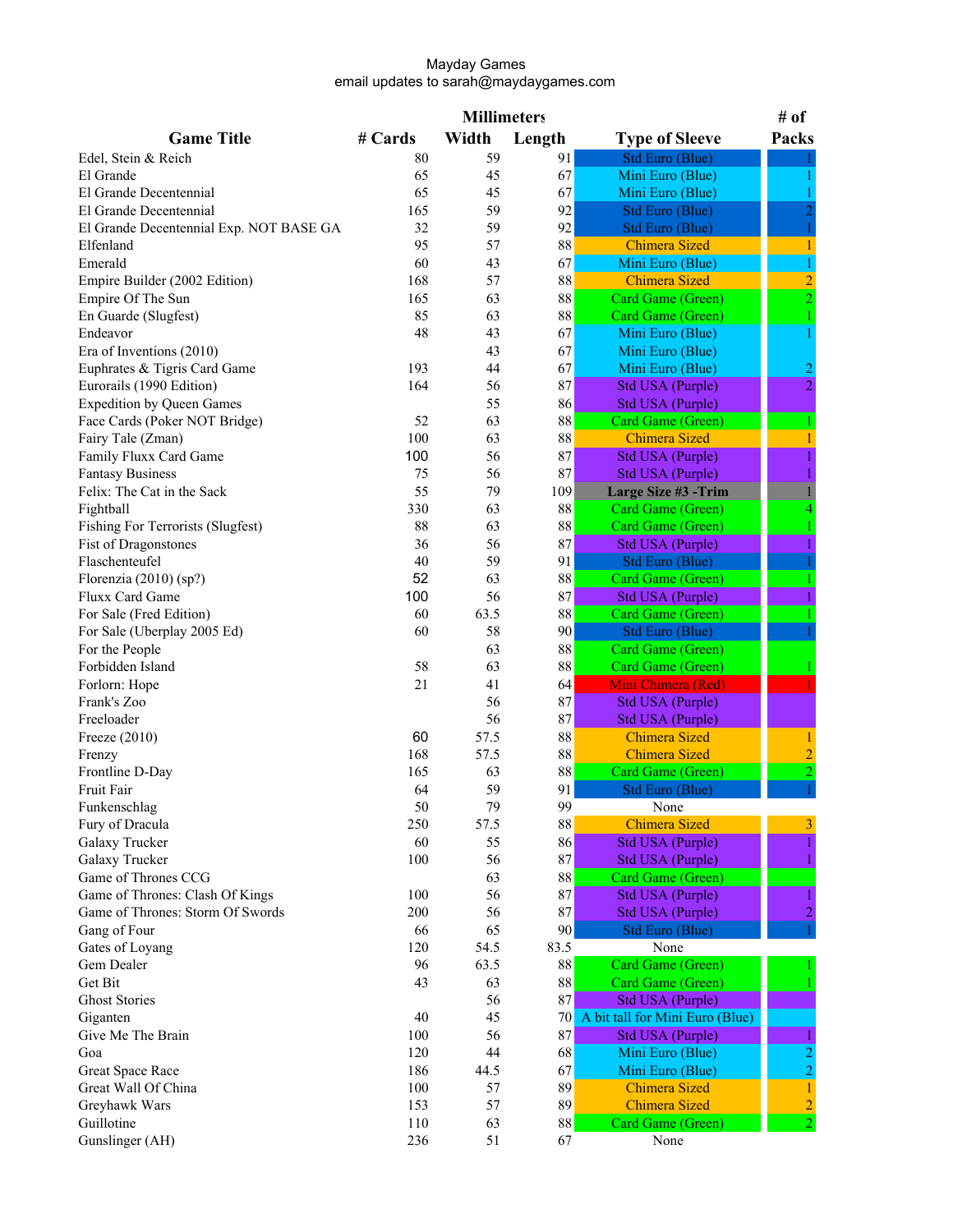|                                         |            | <b>Millimeters</b> |           |                                                  | # of                             |
|-----------------------------------------|------------|--------------------|-----------|--------------------------------------------------|----------------------------------|
| <b>Game Title</b>                       | # Cards    | Width              | Length    | <b>Type of Sleeve</b>                            | Packs                            |
| Hacienda                                | 224        | 44                 | 68        | Mini Euro (Blue)                                 |                                  |
| Halli Galli                             |            | 56                 | 87        | <b>Std USA (Purple)</b>                          |                                  |
| Halls of Montezuma                      | 110        | 63                 | $\bf 88$  | Card Game (Green)                                | 2                                |
| Hammer Of The Scots                     | 25         | 59                 | 91        | <b>Std Euro (Blue)</b>                           |                                  |
| Hannibal                                |            | 56                 | 87        | <b>Std USA (Purple)</b>                          |                                  |
| Heave Ho!                               | 55         | 60                 | 92        | <b>Std Euro (Blue)</b>                           |                                  |
| Hector & Achilles: Trojan War           | 108        | 56                 | 87        | Std USA (Purple)                                 | 2                                |
| Heimlich & Co. (original version)       |            | 56                 | 87        | <b>Std USA (Purple)</b>                          |                                  |
| Hell Rail (3rd Edition)                 |            | 56                 | 87        |                                                  |                                  |
| Hellas                                  | 50         | 59                 | 91        | <b>Std Euro (Blue)</b>                           |                                  |
| Hellrail (3rd Perdition)                | 60         | 69                 | 69        | Custom MDG-7100 -Trim                            |                                  |
| Hera and Zeus                           | 86         | 63                 | 88        | Card Game (Green)                                |                                  |
| Here I Stand                            |            | 63                 | 88        | Card Game (Green)                                |                                  |
| High Society (not sure which version)   | 71         | 59                 | 91        | <b>Std Euro (Blue)</b>                           |                                  |
| <b>Hoity Toity</b>                      | 50         | 42                 | 63        | Mini Chimera (Red)                               |                                  |
| Hordes                                  |            | 63                 | 88        | Card Game (Green)                                |                                  |
| Hornet Leader - Carrier Air Operations  | 330        | 63                 | $88\,$    | Card Game (Green)                                |                                  |
| HysteriCoach                            | 55         | 57                 | 88        | <b>Chimera Sized</b>                             |                                  |
| i9n (2010)                              | 36         | 56                 | 87        | Std USA (Purple)                                 |                                  |
| I'm the Boss                            | 208        | 59                 | 92        | <b>Std Euro (Blue)</b>                           | $\overline{3}$                   |
| Il Principe                             | 120        | 43                 | 67        | Mini Euro (Blue)                                 | 2                                |
| Iliad                                   |            | 63                 | 88        | Card Game (Green)                                |                                  |
| Illuminati: New World Order             |            | 63                 | 88        | Card Game (Green)                                |                                  |
| In the Shadow of the Emperor            | 66         | 43                 | 67        | Mini Euro (Blue)                                 |                                  |
| In the Year of the Dragon               | 60         | 44                 | 68        | Mini Euro (Blue)                                 |                                  |
| Incan Gold (New 2009 Fred Version)      | 56         | 63.5               | 88        | Card Game (Green)                                |                                  |
| Incursion (sleeves are a little short)  | 84         | 63.5               | 89        | Card Game (Green)                                |                                  |
| <b>Industrial Waste</b>                 | 53         | 43                 | 67        | Mini Euro (Blue)                                 |                                  |
| Inkognito                               | 44         | 43                 | 67        | Mini Euro (Blue)                                 |                                  |
| Inquisitio (2009)                       | 130        | 63.5               | 88        | Card Game (Green)                                | $\overline{c}$                   |
| Intrigue (German Edition)               | 20         | 56                 | 87        | <b>Std USA (Purple)</b>                          |                                  |
| Invasion From Outer Space (Flying Frog) | 120        | 63.5               | 88        | Card Game (Green)                                | $\overline{2}$                   |
| Island of Doctor Necreaux<br>Jamaica    | 110        | 63.5               | $\bf 88$  | Card Game (Green)                                | $\overline{2}$                   |
|                                         | 66         | 60                 | 119<br>91 | None                                             | $\mathbf{1}$                     |
| Jambo<br>Jambo & Expansion              | 112<br>152 | 59<br>59           | 91        | <b>Std Euro (Blue)</b><br><b>Std Euro (Blue)</b> | $\overline{c}$<br>$\overline{2}$ |
|                                         | 40         | 59                 | 91        |                                                  |                                  |
| Jambo Expansion<br>Jerusalem (2010)     |            | 43                 | 67        | Std Euro (Blue)                                  |                                  |
| Jet Set -Base Cards                     | 94         | 56                 | 82        | Mini Euro (Blue)<br>Std USA (Purple) -Trim       |                                  |
| Jet Set Money Cards                     | 75         | 43                 | 67        | Mini Euro (Blue)                                 |                                  |
| Jet Set Special Cards                   | 18         | 56                 | 95        | None                                             |                                  |
| Jungle Speed                            | 80         | 80                 | $80\,$    | None                                             |                                  |
| K <sub>2</sub> (2010)                   | 95         | 63.5               | $88\,$    | <b>Card Game (Green)</b>                         |                                  |
| Ka Ching                                | 66         | 63.5               | 89        | Card Game (Green)                                |                                  |
| Kaigan (2009)                           | 25         | 56                 | 87        | <b>Std USA (Purple)</b>                          |                                  |
| Kahuna                                  | 24         | 59                 | 90        | <b>Std Euro (Blue)</b>                           |                                  |
| Kakerlaken Poker                        | 64         | 60                 | 92        | <b>Std Euro (Blue)</b>                           |                                  |
| Keythedral                              | 25         | 56                 | 87        | <b>Std USA (Purple)</b>                          |                                  |
| Kill Dr. Lucky                          |            | 53                 | 85        | None                                             |                                  |
| Killer Bunnies Base (Blue & Yellow)     | 110        | 63.5               | $\bf 88$  | Card Game (Green)                                |                                  |
| Killer Bunnies Each Expansion           | 55         | 63.5               | 88        | Card Game (Green)                                |                                  |
| Killer Bunnies Ultimate Odyssey         | 180        | 63.5               | 88        | Card Game (Green)                                |                                  |
| King Arthur - Das Kartenspiel           | 110        | 59                 | 91        | Std Euro (Blue)                                  |                                  |
| King of Siam (2007)                     | 36         | 56                 | 87        | <b>Std USA (Purple)</b>                          |                                  |
| King Oil                                | 32         | 44                 | 67        | Mini Euro (Blue)                                 |                                  |
| Kingmaker (AH) -Large Crown Cards       | 80         | 63.5               | 86        | Card Game (Green) -cut                           |                                  |
| Kingmaker (AH) -Small Event Cards       | 90         | 51                 | 76        | None                                             |                                  |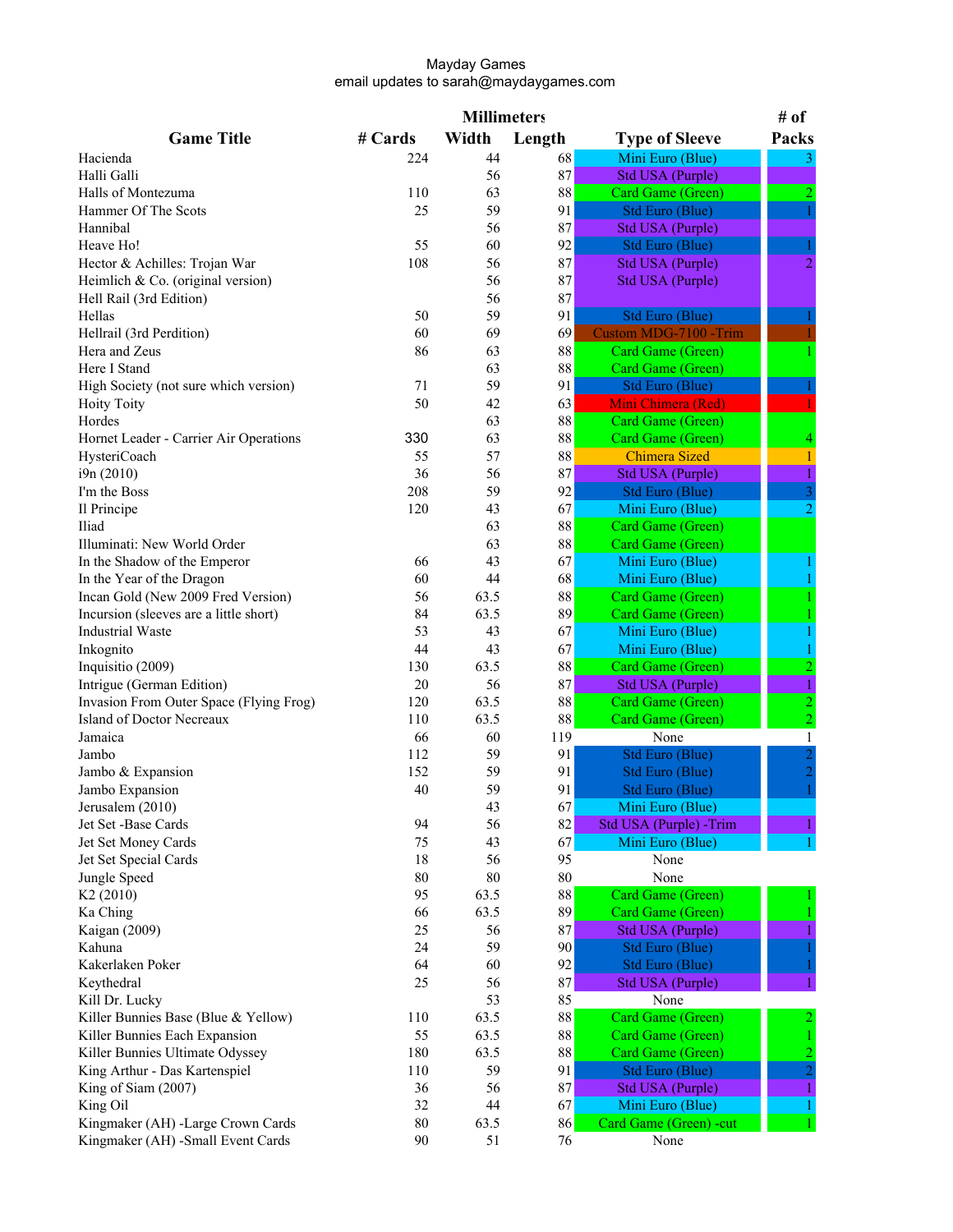|                                         |             | <b>Millimeters</b> |          |                         | # of         |
|-----------------------------------------|-------------|--------------------|----------|-------------------------|--------------|
| <b>Game Title</b>                       | # Cards     | Width              | Length   | <b>Type of Sleeve</b>   | Packs        |
| Kingsburg                               | 25          | 56                 | 87       | <b>Std USA (Purple)</b> |              |
| Knightmare Chess                        | 80          | 64                 | 115      | <b>Large Size #2</b>    |              |
| Knightmare Chess 2                      | 80          | 64                 | 115      | <b>Large Size #2</b>    |              |
| Knights of Charlemagne                  |             | 59                 | 91       | <b>Std Euro (Blue)</b>  |              |
| Kung Fu Fighting (Slugfest)             | 95          | 63.5               | 88       | Card Game (Green)       |              |
| Kung Fu Fighting: More (Expansion)      | 88          | 63.5               | 88       | Card Game (Green)       |              |
| La Città                                | 74          | 44                 | 67       | Mini Euro (Blue)        |              |
| Last Night On Earth                     | 126         | 64                 | 89       | Card Game (Green)       |              |
| Last Night On Earth - Each Stock Up     | 10          | 64                 | 89       | Card Game (Green)       |              |
| Last Night On Earth: Growing Hunger     | 50          | 64                 | 89       | Card Game (Green)       |              |
| Le Havre                                | 110         | 59                 | 91       | <b>Std Euro (Blue)</b>  |              |
| Legend of the Five Rings                |             | 63                 | 88       | Card Game (Green)       |              |
| Legitimacy                              | Large Cards | 63                 | 88       | Card Game (Green)       |              |
| Legitimacy                              | Small Cards | 44                 | 67       | Mini Euro (Blue)        | ######       |
| Leonardo da Vinci                       | 120         | 44                 | 68       | Mini Euro (Blue)        |              |
| Letter of Marque                        | 50          | 57                 | 89       | <b>Chimera Sized</b>    |              |
| Lifeboats                               | 60          | 59                 | 91       | <b>Std Euro (Blue)</b>  |              |
| Limits                                  | 112         | 57                 | 88       | <b>Chimera Sized</b>    | 2            |
| Limits                                  |             | 56                 | 87       | <b>Std USA (Purple)</b> |              |
| Little Grey Rabbit                      |             | 58                 | 89       | <b>Chimera Sized</b>    | $\mathbf{0}$ |
| Livingstone (lautapelit.fi-version)     | 53          | 58.5               | 91       | <b>Std Euro (Blue)</b>  |              |
| Lobo 77                                 |             | 56                 | 87       | <b>Std USA (Purple)</b> |              |
| Loco!                                   |             | 56                 | 87       | Std USA (Purple)        |              |
| Loot                                    | 78          | 63                 | 88       | Card Game (Green)       |              |
| Lord of the Rings                       | 105         | 59                 | 92       | Std Euro (Blue)         |              |
| Lord of the Rings - Battlefields        | 50          | 59                 | 92       | Std Euro (Blue)         |              |
| Lord of the Rings - Friends & Foes      | 16          | 59                 | 92       |                         |              |
|                                         | 100         | 59                 | 92       | Std Euro (Blue)         |              |
| Lord of the Rings - Sauron Expansion    | 54          | 59                 | 91       | Std Euro (Blue)         |              |
| Lord of the Rings - The Duel            |             |                    |          | Std Euro (Blue)         |              |
| Lord of the Rings Trading Card Game     | ??          | 63                 | 88       | Card Game (Green)       |              |
| Lord of the Rings Trivia                |             | 59                 | 91       | Std Euro (Blue)         |              |
| Lord of the Rings: Confrontation Deluxe | 26          | 69                 | 118      | None                    |              |
| Lord of the Rings: The Confrontation    | 20          | 59                 | 92       | <b>Std Euro (Blue)</b>  |              |
| <b>Lost Cities</b>                      | 60          | 70                 | 110      | <b>Large Size #2</b>    |              |
| Louis XIV                               | 90          | 43                 | 67       | Mini Euro (Blue)        |              |
| Lunch Money                             | 110         | 63                 | $88\,$   | Card Game (Green)       |              |
| Lupus In Tabula                         |             | 56                 | 87       | Std USA (Purple)        |              |
| Mâamut (2009)                           | 36          | 56                 | 87       | Std USA (Purple)        |              |
| Machu Pichu                             | 63          | 58                 | 89       | Std Euro (Blue)         |              |
| Mag Blast 2nd Edition                   | 165         | 56                 | $\bf 87$ | <b>Std USA (Purple)</b> |              |
| Mag Blast Third Edition                 | 180         | 59                 | 91       | Std Euro (Blue)         |              |
| Magestorm (2010)                        | 120         | 63                 | 88       | Card Game (Green)       |              |
| Magic The Gathering                     | VAR         | 63                 | 88       | Card Game (Green)       |              |
| Maka Bana                               | 65          | 55                 | 85       | Std USA (Purple)        |              |
| Mali Powstańcy: Warszawa 1944 (2009)    | 20          | 56                 | 87       | <b>Std USA (Purple)</b> |              |
| Mali Powstańcy: Warszawa 1944 (2009)    | 67          | 43                 | 67       | Mini Euro (Blue)        |              |
| Mamma Mia                               | 106         | 56                 | 87       | <b>Std USA (Purple)</b> | 2            |
| Manhattan                               | 45          | 60                 | 92       | <b>Std Euro (Blue)</b>  |              |
| Manila                                  | 20          | 43                 | 67       | Mini Euro (Blue)        |              |
| Mare Nostrum                            | 149         | 56                 | 87       | Std USA (Purple)        |              |
| Mare Nostrum Expansion                  | 87          | 56                 | 87       | Std USA (Purple)        |              |
| Maria (2009)                            | $200+$      | 56                 | 87       | Std USA (Purple)        |              |
| Martian Fluxx Card Game                 | 100         | 56                 | 87       | Std USA (Purple)        |              |
| Masons                                  | 60          | 43                 | 67       | Mini Euro (Blue)        |              |
| Master Builder (2008)                   |             | 43                 | 67       | Mini Euro (Blue)        |              |
| Master Builder (2008)                   |             | 57                 | $88\,$   | <b>Chimera Sized</b>    | $\theta$     |
| Master Labyrinth                        | 21          | 54                 | $80\,$   | None                    |              |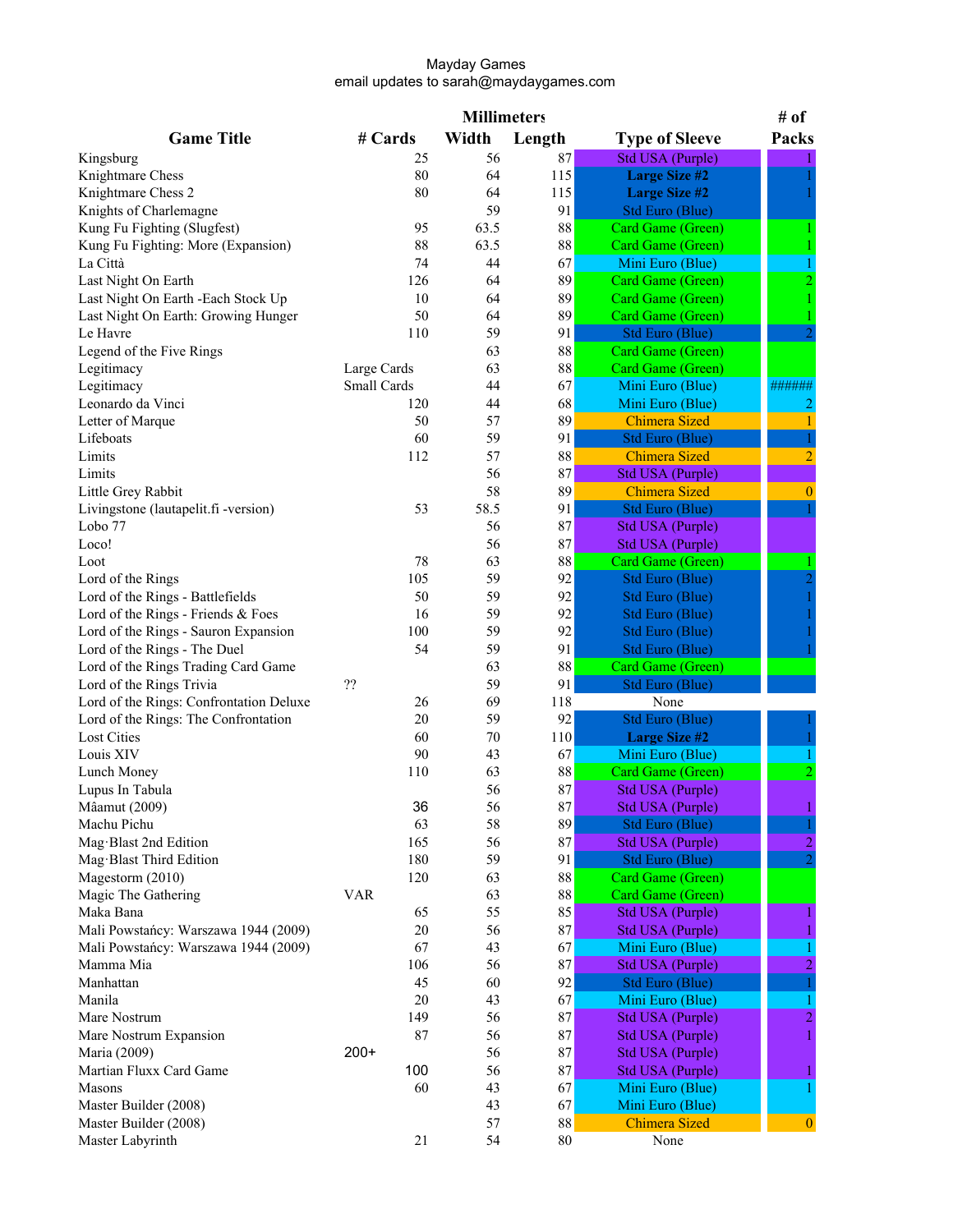|                                            |            | <b>Millimeters</b> |          |                         | # of         |
|--------------------------------------------|------------|--------------------|----------|-------------------------|--------------|
| <b>Game Title</b>                          | # Cards    | Width              | Length   | <b>Type of Sleeve</b>   | Packs        |
| <b>Masters Gallery</b>                     | 74         | 63                 | 88       | Card Game (Green)       |              |
| Maya                                       | 40         | 44                 | 68       | Mini Euro (Blue)        |              |
| Medici (Older, not RGG Version)            | 36         | 45                 | 67       | Mini Euro (Blue)        |              |
| Memoir '44                                 | 70         | 59                 | 91       | Std Euro (Blue)         |              |
| Memoir '44 - Air Pack                      | 120        | 59                 | 91       | Std Euro (Blue)         |              |
| Memoir '44 - Operation Overlord            | 128        | 59                 | 91       | Std Euro (Blue)         |              |
| Merchant of Venus                          | 39         | 25                 | 25       | None                    |              |
| Merkator                                   | 120        | 45                 | 67       | Mini Euro (Blue)        |              |
| Metropolys                                 | 14         | 55                 | 87       | <b>Std USA (Purple)</b> |              |
| Meuterer (German Edition)                  | 67         | 56                 | 87       | <b>Std USA (Purple)</b> |              |
| Micro Mutants                              | 50         | 63.5               | $88\,$   | Card Game (Green)       |              |
| Middle Earth Quest                         | 220        | 57.5               | 88.5     | <b>Chimera Sized</b>    |              |
|                                            | 255        | 41                 | 63       | Mini Chimera (Red)      |              |
| Middle Earth Quest                         |            |                    |          |                         |              |
| Midgard                                    | 100        | 52                 | 76       | None                    |              |
| Mimic                                      | 66         | 63                 | $\bf 88$ | Card Game (Green)       |              |
| Mimic (4-player expansion)                 | 24         | 63                 | 88       | Card Game (Green)       |              |
| Ming Dynasty                               | 88         | 44                 | 69       | Mini Euro (Blue)        |              |
| Modern Art (Mayfair Version)               | 70         | 57                 | 89       | <b>Chimera Sized</b>    |              |
| Modern Art Card Game (Fred Version)        | 100        | 63                 | 88       | Card Game (Green)       |              |
| Modern Society (2009)                      | 130        | 63                 | 88       | Card Game (Green)       | 2            |
| Money (Fred Version)                       | 74         | 63                 | 88       | Card Game (Green)       |              |
| Monty Python Fluxx Card Game               | 100        | 56                 | 87       | Std USA (Purple)        |              |
| Mousquetaires du Roy (2010)                |            | 57                 | 89       | <b>Chimera Sized</b>    | $\Omega$     |
| MtG (Magic The Gathering)                  | <b>VAR</b> | 63                 | 88       | Card Game (Green)       |              |
| Mu&Mehr                                    | 60         | 56                 | 87       | Std USA (Purple)        |              |
| Munchkin Card Game                         | 165        | 56                 | 87       | Std USA (Purple)        | 2            |
| Munchkin Card Game Expansions              | Var        | 56                 | 87       | Std USA (Purple)        |              |
| Munchkin Quest                             | 200        | 56                 | 87       | Card Game (Green)       | 2            |
| Municipium                                 | 24         | 59                 | 91       | <b>Std Euro (Blue)</b>  | $\mathbf{1}$ |
| <b>Mystery Express</b>                     | 72         | 63                 | 88       | Card Game (Green)       |              |
| Mystery Of The Abbey                       | 102        | 56                 | 87       | Std USA (Purple)        |              |
| Mystery Rummy: Jack the Ripper             | 62         | 63                 | 88       | Card Game (Green)       |              |
| Mystery Rummy: Jekyll & Hyde               | 63         | 63                 | 88       | Card Game (Green)       |              |
| Myth: Pantheons (2010)                     |            | 63                 | 88       | Card Game (Green)       |              |
| Na Grunwald: rycerze króla Jagiełły (2010) |            | 56                 | 87       | <b>Std USA (Purple)</b> |              |
| Na Grunwald: rycerze króla Jagiełły (2010) |            | 45                 | 67       | Mini Euro (Blue)        |              |
| Neue Welten (2010)                         | 272        | 45                 | 67       | Mini Euro (Blue)        | 3            |
| Neue Welten (2010)                         | 55         | 57                 | 89       | <b>Chimera Sized</b>    | 1            |
| Nemo's War                                 | 24         | 50                 | 76       | None                    |              |
| Nemo's War Exp.                            | 12         | 50                 | 76       | None                    |              |
| Netrunner                                  |            | 63                 | 88       | Card Game (Green)       |              |
| Nexus                                      |            | 57.5               | 88.5     | <b>Chimera Sized</b>    |              |
|                                            |            | 63                 | 88       | Card Game (Green)       |              |
| Nexus Ops                                  | 68         |                    | 87       |                         |              |
| Nicht die Bohne!                           |            | 56                 |          | <b>Std USA (Purple)</b> |              |
| Nightmare Chess                            | 80         | 64                 | 115      | None                    |              |
| Nile (Minion Games)                        | 96         | 63                 | 88       | Card Game (Green)       |              |
| Ninja Burger                               | 144        | 64                 | 115      | None                    |              |
| Nobody But Us Chickens                     | 56         | 57                 | 88       | <b>Chimera Sized</b>    |              |
| Nomads of Arabia                           | 75         | 43                 | 67       | Mini Euro (Blue)        |              |
| Nostra City                                | 103        | 63                 | 88       | Card Game (Green)       |              |
| Nostra City                                | 53         | 42                 | 63       | Mini Chimera (Red)      |              |
| Notre Dame                                 |            | 59                 | 91       | Std Euro (Blue)         |              |
| Odein's Ravens                             | 112        | 48                 | 100      | None                    |              |
| Olympia 2000                               |            | 59                 | 91       | Std Euro (Blue)         |              |
| On The Underground                         | 55         | 56                 | 87       | <b>Std USA (Purple)</b> |              |
| Once Upon a Time                           | 168        | 56                 | 87       | Std USA (Purple)        | 2            |
| O' PenzedoR! (2010)                        | 25         | 56                 | 87       | Std USA (Purple)        |              |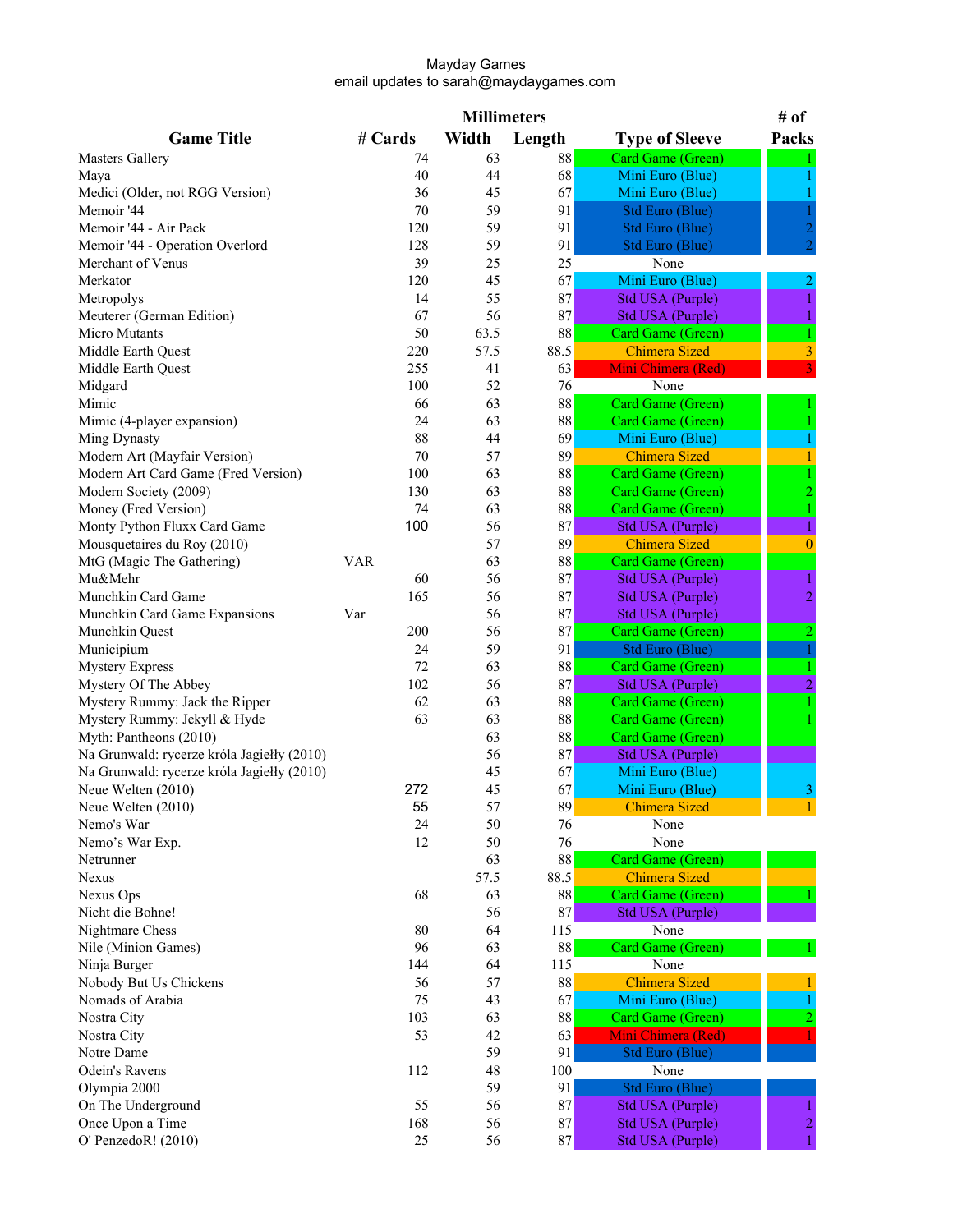|                                                |             | <b>Millimeters</b> |          |                                      | # of  |
|------------------------------------------------|-------------|--------------------|----------|--------------------------------------|-------|
| <b>Game Title</b>                              | # Cards     | Width              | Length   | <b>Type of Sleeve</b>                | Packs |
| Ordalie (2010)                                 |             |                    |          | None                                 |       |
| Palazzo                                        | 55          | 43                 | 67       | Mini Euro (Blue)                     |       |
| Pandemic                                       | 111         | 63.5               |          | 88 Card Game (Green) (Over a bit)    |       |
| Pandemic: On The Brink Expansion               | 35          | 63                 | 88       | Card Game (Green)                    |       |
| Paranoia Card Game                             | 150         | 55                 | 95       | None                                 |       |
| Parthenon                                      | 441         | 57                 |          | 83 Chimera Sized - Cut off, too long | 5     |
| Paths of Glory                                 | 110         | 63                 | $88\,$   | Card Game (Green)                    |       |
| Penny Arcade                                   | 150         | 63.5               | 88       | Card Game (Green)                    |       |
| Perry Rhodan: Die Kosmische Hanse              | Resource    | 43                 | 67       | Mini Euro (Blue)                     |       |
| Perry Rhodan: Die Kosmische Hanse              | Normal Deck | 59                 | 91       | Std Euro (Blue)                      |       |
| Pesky Humans                                   | Large Cards | 63                 | $\bf 88$ | Card Game (Green)                    |       |
| Pesky Humans                                   | Small Cards | 43                 | 67       | Mini Euro (Blue)                     |       |
| Phantom Leader                                 | 110         | 63                 | 88       | Card Game (Green)                    |       |
| Phase 10                                       | 120         | 59                 | 91       | Std Euro (Blue)                      |       |
|                                                |             |                    | $88\,$   |                                      |       |
| Phase by Agi                                   |             | 63                 |          | Card Game (Green)                    |       |
| Phoenicia                                      | 93          | 56                 | 87       | Std USA (Purple)                     |       |
| Pick Picknic                                   | 60          | 45                 | 75       | None                                 |       |
| Pig Pile                                       | 80          | 63                 | 88       | Card Game (Green)                    |       |
| Pillars of the Earth                           | 75          | 44                 | 67       | Mini Euro (Blue)                     |       |
| Pillars of the Earth Expansion                 |             | 44                 | 67       | Mini Euro (Blue)                     |       |
| Pink Tree House                                |             | 56                 | 87       | Std USA (Purple)                     |       |
| Pinocchio                                      |             | 56                 | 87       | Std USA (Purple)                     |       |
| Pirate King                                    | 82          | 62                 | 87       | Card Game (Green)                    |       |
| Pirate King                                    | 49          | 63                 | 63       | None                                 |       |
| Pirate's Cove                                  | 112         | 44                 | 67       | Mini Euro (Blue)                     |       |
| Pirates 2 ed. - Governor's Daughter (2010)     |             | 59                 | 92       | <b>Std Euro (Blue)</b>               |       |
| Pit                                            | 74          | 57                 | 90       | <b>Chimera Sized</b>                 |       |
| Planechase                                     |             | 89                 | 127      | None                                 |       |
| Poison                                         | 50          | 56                 | 88       | Std USA (Purple)                     |       |
| Pokémon Trading Card Game                      | 60          | 63                 | $\bf 88$ | Card Game (Green)                    |       |
| Poker Cards                                    | 52          | 63                 | $88\,$   | Card Game (Green)                    |       |
| Porto Carthago (2010)                          |             | 70?                | 70?      | None                                 |       |
| Power Grid                                     | 43          | 69                 | 69       | <b>Custom MDG-7100</b>               |       |
| Power Grid Expansion Deck                      | 47          | 69                 | 69       | <b>Custom MDG-7100</b>               |       |
| Primordial Soup                                | 44          | 56                 | 88       | Std USA (Purple)                     |       |
| Princes of Florence                            | 60          | 59                 | 92       | Std Euro (Blue)                      |       |
| Princes of Florence -Muse & Princess Exp.      | 6           | 59                 | 92       | Std Euro (Blue)                      |       |
| Princess Bride: Storming the Castle -Path Car  | 54          | 63                 | 118      | None                                 |       |
| Princess Bride: Storming the Castle -Tactics C | 54          | 63                 | 88       | Card Game (Green)                    |       |
| Prize Property -opportunity cards              | 60          | 56                 | 89       | Chimera Sized (wide)                 |       |
| Prize Property-town meeting cards              | 32          | 45                 | 67       | Mini Euro (Blue)                     |       |
| Prodigy (2010)                                 | 63          | 63                 | $88\,$   | Card Game (Green)                    |       |
|                                                | 214         | 41                 | 68       | Mini Euro (Blue) - Almost            |       |
| Prophecy                                       | 84          | 42                 | 69       | None                                 | 3     |
| Prophecy: Dragon Realm                         |             |                    |          |                                      |       |
| Queen's Necklace                               | 120         | 65                 | 100      | <b>Large Size #1</b>                 |       |
| Quicksand                                      | 83          | 56                 | $87\,$   | Std USA (Purple)                     |       |
| R-Eco                                          | 104         | 57                 | 89       | Chimera Sized                        |       |
| Race For The Galaxy                            | 150         | 63                 | $\bf 88$ | Card Game (Green)                    |       |
| Race For The Galaxy Rebel Vs. Imperium         | 59          | 63                 | 88       | Card Game (Green)                    |       |
| Race For The Galaxy The Gathering Storm        | 48          | 63                 | 88       | Card Game (Green)                    |       |
| Race For The Summit                            | 130         | 63                 | $\bf 88$ | Card Game (Green)                    |       |
| Rack-O                                         |             | 57                 | $88\,$   | <b>Chimera Sized</b>                 |       |
| Racko                                          | 60          | 57                 | 88       | <b>Chimera Sized</b>                 |       |
| Railroad Tycoon                                | 63          | 63                 | 88       | Card Game (Green)                    |       |
| Railways Of the World Card Game                | about       | 50                 | 60       | None                                 |       |
| Rallyman (2009)                                | 165         |                    |          | Std Euro (Blue)                      |       |
| Razzia!                                        | 99          | 44                 | 67       | Mini Euro (Blue)                     |       |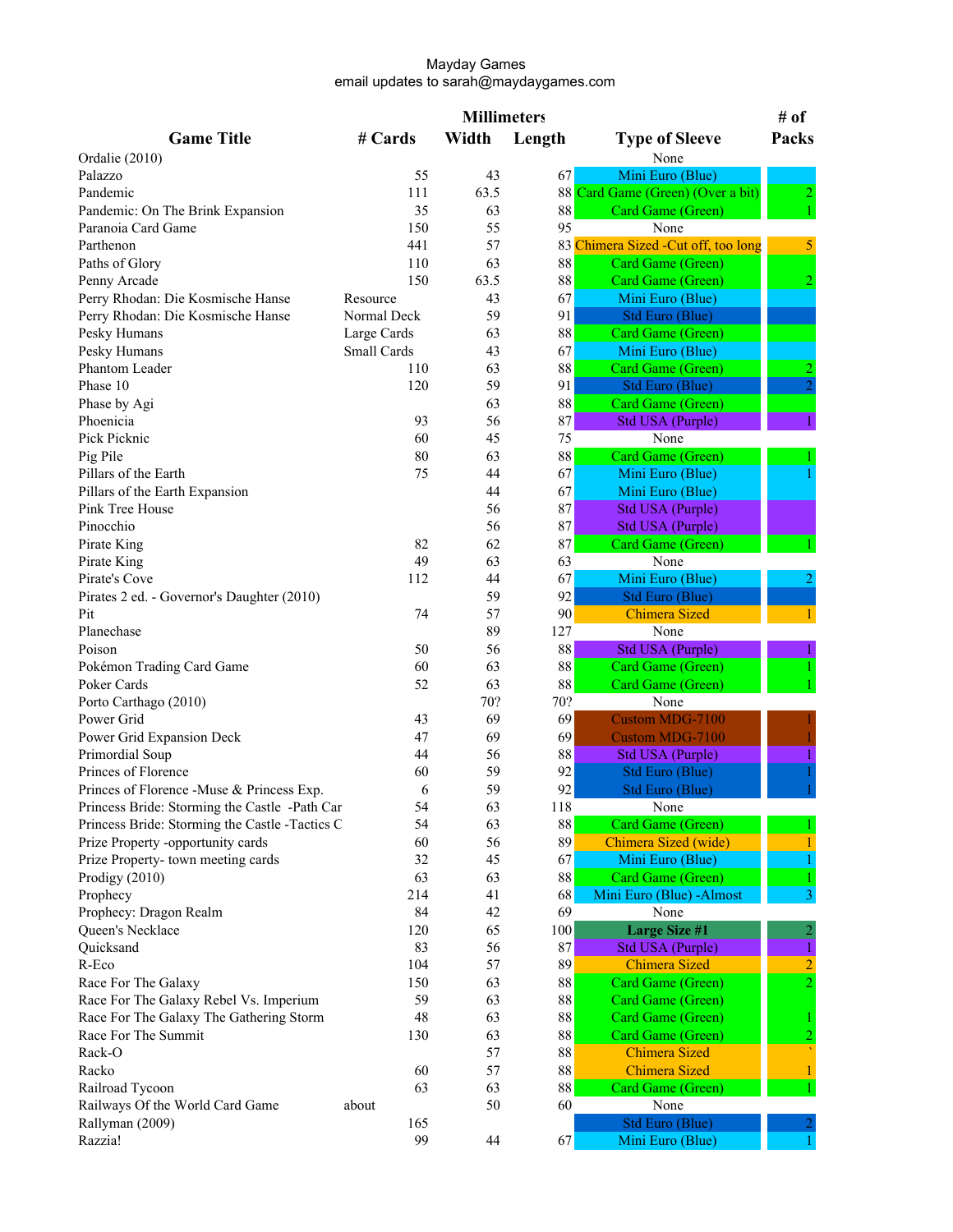|                                          |         | <b>Millimeters</b> |          |                                     | # of                    |
|------------------------------------------|---------|--------------------|----------|-------------------------------------|-------------------------|
| <b>Game Title</b>                        | # Cards | Width              | Length   | <b>Type of Sleeve</b>               | Packs                   |
| Red Dragon Inn (Slugfest)                | 150     | 63.5               | 88       | Card Game (Green)                   |                         |
| Red Dragon Inn 2 (Slugfest)              | 150     | 63.5               | 88       | Card Game (Green)                   | $\overline{2}$          |
| Red Hot Silly Dragon                     | 54      | 55                 | 84       | <b>Std USA (Purple)</b>             | 1                       |
| Red November                             | 100     | 41                 | 63       | Mini USA (Yellow)                   | $\mathbf{1}$            |
| Régents (2010)                           | 41      | 44                 | 67       | Mini Euro (Blue)                    |                         |
| Relationship Tightrope                   |         | 59                 | 91       | Std Euro (Blue)                     |                         |
| Relikt (German Edition)                  | 120     | 56                 | 87       | <b>Std USA (Purple)</b>             | $\overline{a}$          |
| Rheinlander                              | 55      | 63                 | 89       | Card Game (Green)                   | 1                       |
| Risk -Lord of the Rings Version          | 126     | 55                 | 88       | <b>Chimera Sized</b>                | $\overline{2}$          |
| Risk 2210 A.D.                           | 191     | 53                 | 74       | None                                |                         |
| Road Kill Rally                          | 172     | 59                 | 92       | <b>Std Euro (Blue)</b>              |                         |
| RoboRally                                | 110     | 56                 | 87       | <b>Std USA (Purple)</b>             |                         |
|                                          | 73      | 57.5               | 88.5     | <b>Chimera Sized</b>                | $\overline{c}$          |
| Rock! (Out of the Box)                   | 52      |                    |          |                                     | 1                       |
| Roma                                     |         | 58                 | 88       | <b>Chimera Sized</b>                |                         |
| Rotterdam (2007)                         |         | 44                 | 67       | Mini Euro (Blue)                    | $\mathbf{0}$            |
| Rowboat by Moosetache Games              | 61      | 63                 | 88       | Card Game (Green)                   |                         |
| Run Wild (Out of the Box)                | 72      | 57.5               | 88.5     | <b>Chimera Sized</b>                | 1                       |
| Runebound - Expansion Decks              | 50      | 57.5               | 88.5     | <b>Chimera Sized</b>                | $\mathbf{1}$            |
| Runebound - Frozen Wastes                | 250     | 57.5               | 88.5     | <b>Chimera Sized</b>                | 3                       |
| Runebound - Island of Dread              | 250     | 57.5               | 88.5     | <b>Chimera Sized</b>                | $\overline{\mathbf{3}}$ |
| Runebound - Sands of Al-Kalim            | 250     | 57.5               | 88.5     | <b>Chimera Sized</b>                | $\overline{\mathbf{3}}$ |
| Runebound Second Edition                 | 200     | 57.5               | 88.5     | <b>Chimera Sized</b>                | $\overline{c}$          |
| Runewars                                 | 200     | 57.5               | 88.5     | <b>Chimera Sized</b>                | $\overline{c}$          |
| Runewars                                 | 100     | 41                 | 63       | Mini USA (Yellow)                   | $\mathbf{1}$            |
| Ruse & Bruise                            | 36      | 44                 | 68       | Mini Euro (Blue)                    |                         |
| Ruse & Bruise                            | 150     | 63                 | 63       | None                                | $\overline{2}$          |
| Rush Hour                                |         | 56                 | 87       | <b>Std USA (Purple)</b>             |                         |
| Saboteur                                 | 110     | 56                 | 87       | <b>Std USA (Purple)</b>             | $\overline{c}$          |
| Salamanca                                | 20      | 45                 | 70       | Mini Euro (Blue)                    |                         |
| San Francisco                            | 54      | 43                 | 67.5     | Mini Euro (Blue)                    |                         |
| San Francisco                            | 110     | 56                 | 87       | <b>Std USA (Purple)</b>             |                         |
| San Juan                                 | 110     | 59                 | 91       | Std Euro (Blue)                     |                         |
| San Marco                                | 90      | 43                 | 67       | Mini Euro (Blue)                    |                         |
| Scepter of Zavandor                      | 162     | 44                 | 68       | Mini Euro (Blue)                    |                         |
| Schattendieb, der                        |         | 56                 | 87       | <b>Std USA (Purple)</b>             |                         |
| Scripts and Scribes                      |         | 63                 | 88       | Card Game (Green)                   | $\theta$                |
| Scum                                     | 100     | 61.5               | 87       | Card Game (Green)                   |                         |
| Senji                                    | 186     | 57.5               | 88.5     | <b>Chimera Sized</b>                |                         |
| Seppuku                                  | 130     | 63                 | $\bf 88$ | Card Game (Green)                   |                         |
| Set                                      | 120     | 59                 | 91       | <b>Std Euro (Blue)</b>              |                         |
| Set: Family Game of Visual Perception    |         | 57.5               | 88.5     | <b>Chimera Sized</b>                | $\mathbf{0}$            |
| Settlers of Catan                        | 120     | 54                 |          | 80 Std USA (Purple) (Cut tops & loc | $\overline{c}$          |
| Settlers of Catan Card Game              | 120     | 69                 | 69       | <b>Custom MDG-7100 -Trim</b>        |                         |
| Seven Wonders                            |         |                    |          |                                     |                         |
|                                          |         | 65                 | 100      | <b>Large Size #1</b>                | $\boldsymbol{0}$        |
| <b>Shadow Hunters</b>                    | 72      | 63                 | $88\,$   | Card Game (Green)                   |                         |
| Shadowrun TCG                            |         | 63                 | 88       | Card Game (Green)                   |                         |
| Shadows Over Camelot                     | 168     | 56                 | 87       | <b>Std USA (Purple)</b>             | 2                       |
| Shadows Over Camelot -Merlin's Company   | 63      | 56                 | 87       | <b>Std USA (Purple)</b>             |                         |
| Shazamm                                  | 30      | 57.5               | 88.5     | <b>Chimera Sized</b>                |                         |
| <b>Shifting Sands</b>                    |         | 63                 | $\bf 88$ | Card Game (Green)                   |                         |
| Shogun                                   | 110     | 44                 | 66       | Mini Euro (Blue)                    |                         |
| Show Business (2010)                     |         | 56                 | 87       | Std USA (Purple)                    | $\overline{0}$          |
| Show Business (2010)                     |         | 41                 | 63       | Mini USA (Yellow)?                  | $\overline{0}$          |
| Showboat (2010)                          |         | 54                 | 87       | Std USA (Purple) a bit wide         | $\mathbf{0}$            |
| Simply Catan                             | 120     | 44                 | 67       | Mini Euro (Blue)                    | 2                       |
| Sleuth                                   |         | 65                 | 90       | Card Game (Green) -Long             |                         |
| Sleuth (1971 3M Gamette ed.) large cards | 36      | 57                 | 89       | <b>Chimera Sized</b>                | 1                       |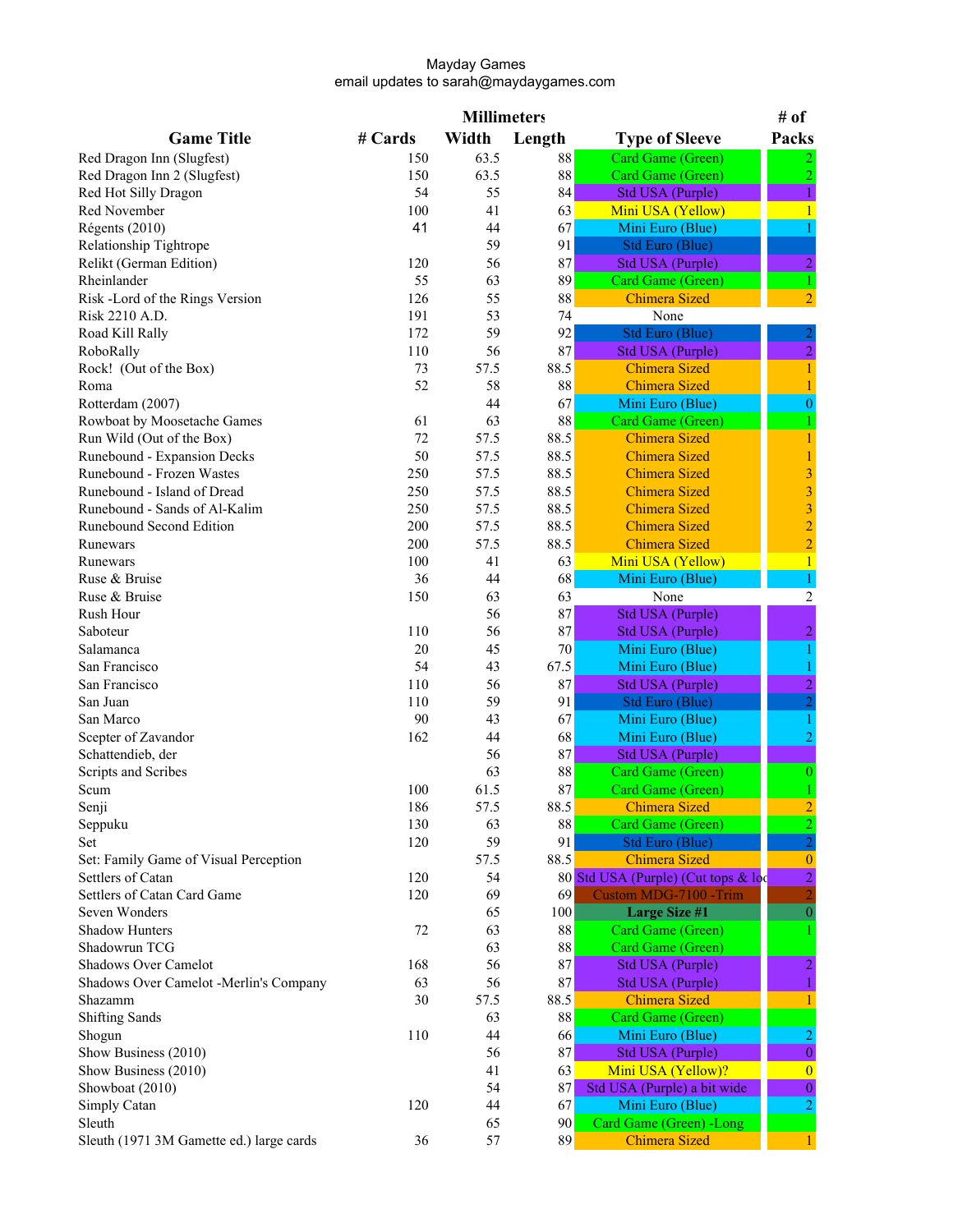|                                            |         | <b>Millimeters</b> |          |                                       | # of                           |
|--------------------------------------------|---------|--------------------|----------|---------------------------------------|--------------------------------|
| <b>Game Title</b>                          | # Cards | Width              | Length   | <b>Type of Sleeve</b>                 | Packs                          |
| Sleuth (1971 3M Gamette ed.) small cards   | 54      | 43                 | 63       | Mini Chimera (Red)                    |                                |
| Slide 5 (Slide Five)                       | 104     | 57.5               | 88.5     | <b>Chimera Sized</b>                  | $\overline{2}$                 |
| Small World Expansion: Tales & Legends     |         | 65                 | 100      | <b>Large Size #1</b>                  | $\boldsymbol{0}$               |
| <b>Snarf Quest</b>                         | 50      | 63                 | 88.5     | Card Game (Green)                     |                                |
| Snow Tails                                 |         | 43                 | 67       | Mini Euro (Blue)                      |                                |
| Sole Mio!                                  |         | 56                 | 87       | <b>Std USA (Purple)</b>               |                                |
| Solo                                       | 112     | 56                 | 87       | Std USA (Purple)                      |                                |
| Soul Hunters (2009)                        | 130     | 61                 | 88       | Card Game (Green) a bit wide          | $\frac{2}{2}$                  |
| Space Alert                                | 55      | 60                 | 102      | <b>Large Size #1</b>                  |                                |
| Space Alert                                | 96      | 41                 | 67       | Mini Euro (Blue)                      |                                |
| Space Station Assault                      | 51      | 63                 | 88.5     | Card Game (Green)                     |                                |
| Spanc                                      | 150     | 64                 | 115      | None                                  |                                |
| Spank the Monkey                           | 120     | 56                 | 87       | Std USA (Purple)                      |                                |
| Speed                                      | 60      | 56                 | 87       | Std USA (Purple)                      | $\overline{\mathbf{c}}$        |
| St. Petersburg                             | 120     | 43                 | 67       | Mini Euro (Blue)                      | $\mathbf{1}$<br>$\overline{2}$ |
|                                            | 48      | 43                 | 67       |                                       |                                |
| St. Petersburg Expansion<br>Stalin's War   | 110     | 63.5               | 88.9     | Mini Euro (Blue)<br>Card Game (Green) | $\overline{2}$                 |
| <b>Star Trek CCG</b>                       | N/A     | 63                 | 88       |                                       |                                |
|                                            |         |                    |          | Card Game (Green)                     |                                |
| Star Trek: Custimizable Card Game (1st Ed) | N/A     | 63                 | 88       | Card Game (Green)                     |                                |
| <b>Star Wars CCG</b>                       |         | 63                 | $88\,$   | Card Game (Green)                     |                                |
| Star Wars: Epic Duels                      | 378     | 52                 | 73       | None                                  |                                |
| Star Wars: Queen's Gambit                  | 188     | 52                 | 73       | None                                  |                                |
| Starcraft                                  | 350     | 57                 | 89       | <b>Chimera Sized</b>                  | 4                              |
| Starcraft - Brood War                      | 200     | 57                 | 89       | <b>Chimera Sized</b>                  | $\overline{2}$                 |
| Starship of Catan                          | 100     | 59                 | 91       | Std Euro (Blue)                       |                                |
| StarTaxi (2009)                            |         | 56                 | 87       | <b>Std USA (Purple)</b>               |                                |
| <b>Station Master</b>                      | 112     | 56                 | 87       | Std USA (Purple)                      | $\overline{2}$                 |
| Stephenson's Rocket                        | 128     | 44                 | 66       | Mini Euro (Blue)                      | $\overline{c}$                 |
| Stone Age                                  | 36      | 59                 | 91       | Std Euro (Blue)                       |                                |
| Stop it!                                   | 150     | 59                 | 91       | Std Euro (Blue)                       |                                |
| <b>Street Car</b>                          | 18      | 53                 | 73       | None                                  |                                |
| <b>Street Illegal</b>                      | 117     | 63                 | 89       | Card Game (Green)                     |                                |
| Struggle for Rome                          | 90      | 43                 | 67       | Mini Euro (Blue)                      |                                |
| Sturgeon (Minion)                          | 60      | 63                 | 88       | Card Game (Green)                     |                                |
| Submarine                                  |         | 43                 | 67       | Mini Euro (Blue)                      |                                |
| Successors (3rd Edition)                   | 70      | 63                 | 88       | Card Game (Green)                     |                                |
| Summertime                                 | 34      | 69                 | 69       | <b>Custom MDG-7100 -Trim</b>          |                                |
| Summoner Wars                              | 140     | 59                 | 91       | Std Euro (Blue)                       |                                |
| Super Circles (Out of the Box)             | 73      | 57                 | 89       | <b>Chimera Sized</b>                  |                                |
| Sylla                                      | 60      | 63                 | 88       | <b>Card Game (Green)</b>              |                                |
| Tabago                                     |         | 44                 | 67       | Mini Euro (Blue)                      |                                |
| Taj Mahal                                  | 100     | 59                 | 91       | <b>Std Euro (Blue)</b>                |                                |
| Tales of Arabian Nights                    |         | 58.5               | $\bf 88$ | <b>Chimera Sized</b>                  | $\bf{0}$                       |
| Talisman - The Dungeon                     | 200     | 41                 | 63       | Mini Chimera (Red)                    | $\overline{2}$                 |
| Talisman - The Reaper                      | 150     | 41                 | 63       | Mini Chimera (Red)                    | $\overline{2}$                 |
| Talisman -2nd Edition                      | 500     | 39                 | 67       | Mini Euro (Blue)                      | 5                              |
| Talisman -2nd Edition                      | 74      | 67                 | 78       | None                                  |                                |
| Talisman 4th Edition                       | 160     | 41                 | 63       | Mini Chimera (Red)                    |                                |
| Talisman: Ice Queen                        | ??      | ??                 | ??       | None                                  |                                |
| Talisman: The Highlands                    | ??      | 22                 | 22       |                                       |                                |
| Teutons $(2010)$                           |         | 59                 | 92       | <b>Std Euro (Blue)</b>                |                                |
| The Bucket King                            |         | 59                 | 92       | Std Euro (Blue)                       |                                |
| The Club (2008)                            | 30      | 56                 | 87       | Std USA (Purple)                      |                                |
| The Eagle and The Star (2009)              |         | 56                 | 87       | Std USA (Purple)                      |                                |
| The Great Dalmuti                          | 80      | 56                 | $\bf 87$ | <b>Std USA (Purple)</b>               |                                |
| The Phantom League (2010)                  | 220     | 63.5               | 88       | Card Game (Green)                     | 3                              |
| Thebes                                     | 100     | 43                 | 67       | Mini Euro (Blue)                      |                                |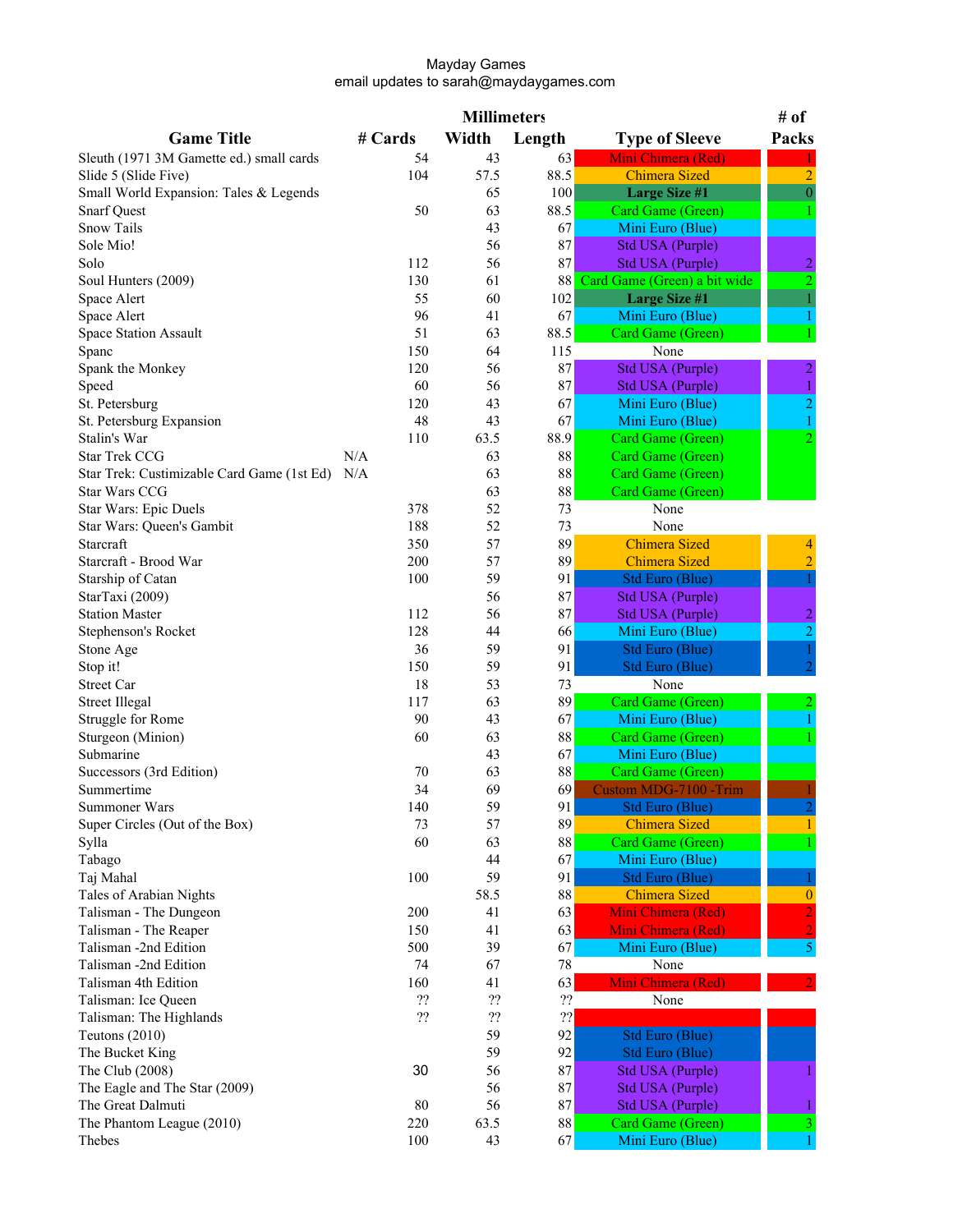|                                              |         | <b>Millimeters</b> |          |                         | # of                    |
|----------------------------------------------|---------|--------------------|----------|-------------------------|-------------------------|
| <b>Game Title</b>                            | # Cards | Width              | Length   | <b>Type of Sleeve</b>   | Packs                   |
| Theophrastus                                 | 120     | 69                 | 69       | Custom MDG-7100 -Trim   |                         |
| Thieves Guild                                | 59      | 44                 | 75       | None                    |                         |
| Three Dragon Ante                            | 72      | 64                 | 115      | None                    |                         |
| Through the Ages: A Story of Civilization    | 341     | 43                 | 67       | Mini Euro (Blue)        |                         |
| Thunderstone -Sleeves a bit short            | 500     | 63.5               | 88       | Card Game (Green)       |                         |
| Thurn and Taxis                              | 90      | 43                 | 67       | Mini Euro (Blue)        |                         |
| Thurn and Taxis Power & Glory                | 73      | 43                 | 67       | Mini Euro (Blue)        |                         |
| Tichu                                        | 112     | 56                 | 87       | <b>Std USA (Purple)</b> |                         |
| Ticket To Ride 1910                          | 179     | 56                 | 87       | Std USA (Purple)        | $\overline{c}$          |
| Ticket To Ride Europe                        | 158     | 56                 | 87       | Std USA (Purple)        | $\overline{c}$          |
| Ticket To Ride Marklin                       | 164     | 56                 | 87       | Std USA (Purple)        | $\overline{c}$          |
| Ticket To Ride Nordic Countries              | 156     | 56                 | 87       | Std USA (Purple)        | $\overline{2}$          |
| Ticket To Ride Switzerland                   | 46      | 56                 | 87       | Std USA (Purple)        |                         |
| Ticket To Ride USA                           | 140     | 44                 | 67       | Mini Euro (Blue)        | $\frac{1}{2}$           |
| Tide Of Iron                                 | 150     | 56                 | 87       | <b>Std USA (Purple)</b> | $\overline{2}$          |
| Tide Of Iron -Days Of The Fox                | 100     | 56                 | 87       | Std USA (Purple)        | $\mathbf{1}$            |
| Tide Of Iron -Normandy                       | 150     | 56                 | 87       | Std USA (Purple)        | $\overline{a}$          |
| Timbuktu                                     | 55      | 44                 | 66       | Mini Euro (Blue)        | 1                       |
| Time's Up!                                   | 432     | 57                 | $88\,$   | <b>Chimera Sized</b>    | $\overline{\mathbf{5}}$ |
| Time's Up! (Expansion Set 1)                 | 250     | 57                 | 88       | <b>Chimera Sized</b>    | $\overline{\mathbf{3}}$ |
| Time's Up! (Expansion Set 2)                 | 250     | 57                 | 88       | <b>Chimera Sized</b>    | $\overline{\mathbf{3}}$ |
| Times Square                                 | 55      | 59                 | 92       | <b>Std Euro (Blue)</b>  |                         |
| To Court the King                            | 250     | 63.5               | 88       | Card Game (Green)       | 3                       |
| Tomb                                         |         | 63                 | $\bf 88$ | Card Game (Green)       |                         |
| Too Many Cooks                               | 52      | 57                 | 87       | <b>Chimera Sized</b>    | 1                       |
| Top Race!                                    |         | 59                 | 91       | <b>Std Euro (Blue)</b>  |                         |
| <b>Top Secret Spies</b>                      | 33      | 56                 | 87       | <b>Std USA (Purple)</b> |                         |
| Toppo                                        | 150     | 56                 | 87       | Std USA (Purple)        | $\overline{2}$          |
| Tornado Alert! (2010)                        | 75      | 63                 | 88       | Card Game (Green)       |                         |
| Torres                                       | 55      | 58.5               | 91.5     | <b>Std Euro (Blue)</b>  |                         |
| Touch of Evil                                | 270     | 63                 | 88       | Card Game (Green)       |                         |
| Tower of Babel                               | 125     | 44                 | 68       | Mini Euro (Blue)        | $\overline{c}$          |
| Tower of Mystery                             | 90      | 63                 | $\bf 88$ | Card Game (Green)       |                         |
| Traders of Carthage                          | 108     | 63                 | 88       | Card Game (Green)       |                         |
| Traders of Genoa                             | 60      | 43                 | 67       | Mini Euro (Blue)        |                         |
| Traders of Genoa                             | 80      | 40                 | 70       | None                    |                         |
| TransAmerica                                 | 36      | 44                 | 68       | Mini Euro (Blue)        |                         |
| Tribun: Die Brutier Erweiterung (German Edit | 42      | 49                 | 93       | None                    |                         |
| Tribune (US Ed)                              | 136     | 49                 | 93       | None                    |                         |
| Tribune: Primus Inter Pares (German Ed)      | 136     | 49                 | 93       | None                    |                         |
| Twilight Imperium - Shattered Empires        | 300     | 41                 | 63       | Mini USA (Yellow)       | 3                       |
| Twilight Imperium 3rd Edition                | 450     | 41                 | 63       | Mini USA (Yellow)       | $\overline{5}$          |
| <b>Twilight Struggle</b>                     | 103     | 63                 | 88       | Card Game (Green)       | $\overline{c}$          |
| Twilight Struggle Deluxe Edition (2010)      | 110     | 63                 | 88       | Card Game (Green)       | $\overline{2}$          |
| <b>UFS</b>                                   |         | 63.5               | 88       | Card Game (Green)       |                         |
| <b>Unexploded Cow</b>                        |         | 56                 | 87       | <b>Std USA (Purple)</b> |                         |
| <b>Union Pacific</b>                         | 168     | 57                 | 88       | <b>Chimera Sized</b>    | $\overline{a}$          |
| Uno                                          | 112     | 56                 | 88       | <b>Std USA (Purple)</b> |                         |
| Up Front                                     |         | 58                 | 89       | Std Euro (Blue)         |                         |
| US Patent 1                                  |         | 57.5               | 88.5     | <b>Chimera Sized</b>    | $\bf{0}$                |
| Vampire: The Eternal Struggle                |         | 63                 | $\bf 88$ | Card Game (Green)       |                         |
| Vegas Showdown                               | 33      | 63                 | 88       | Card Game (Green)       |                         |
| Vineta (German Edition)                      | 180     | 56                 | 87       | <b>Std USA (Purple)</b> | $\overline{c}$          |
| Walhalla                                     |         | 44                 | 67       | Mini Euro (Blue)        | $\mathbf{0}$            |
| Wallenstein                                  | 112     | 43                 | 67       | Mini Euro (Blue)        |                         |
| War for Edaðh                                |         | 63                 | 88       | Card Game (Green)       |                         |
| War of the Ring                              | 110     | 56                 | 87       | Std USA (Purple)        | $\overline{2}$          |